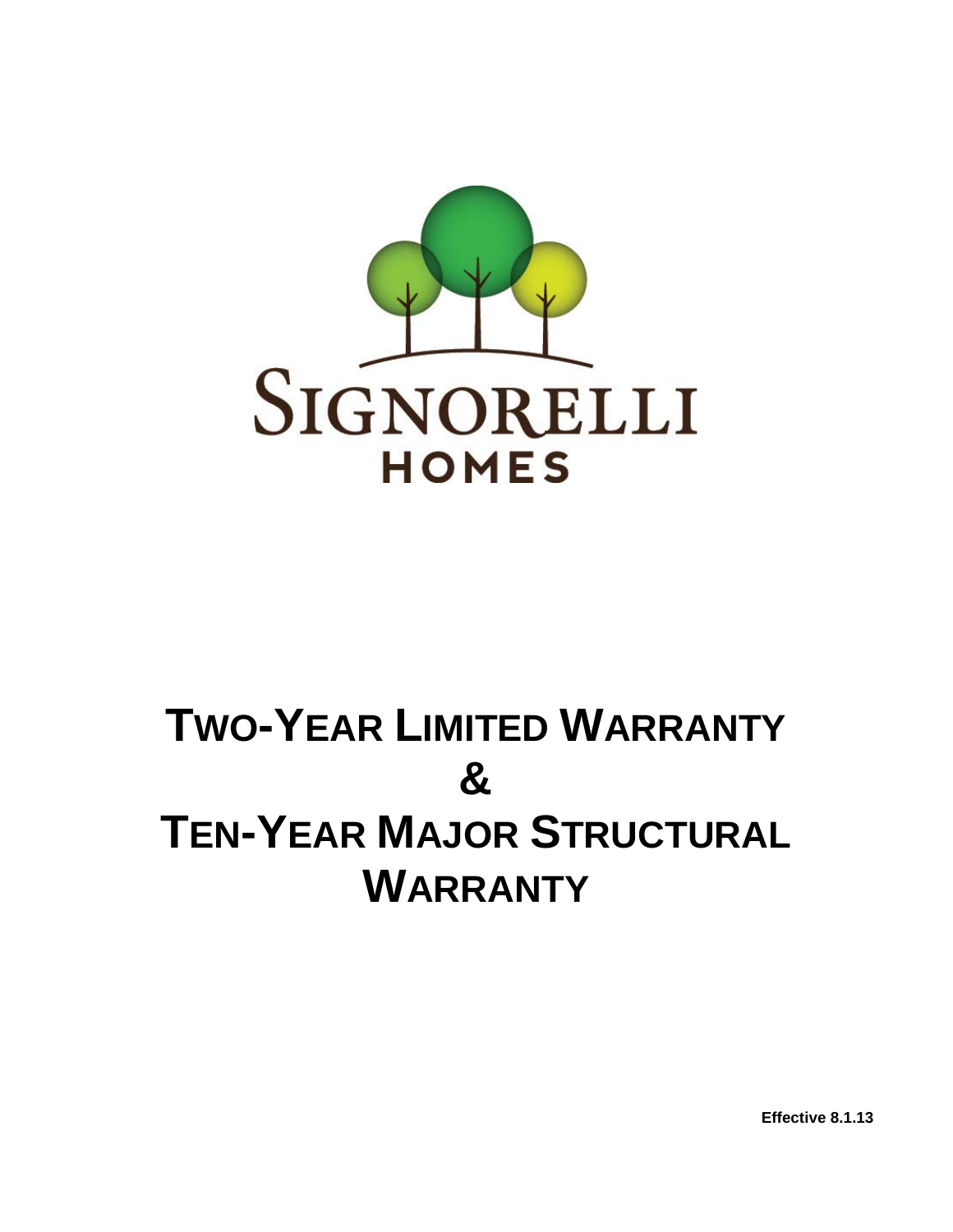# **TWO-YEAR LIMITED & TEN-YEAR MAJOR STRUCTURAL WARRANTY TABLE OF CONTENTS**

Introduction

**Definitions** 

The Limited Warranty

**Exclusions** 

No Oral Agreements or Understandings

Claim Procedures - How to Submit a Claim

Dispute Resolution

Limitation of Liability

Miscellaneous Provisions

Maintenance and Warranty Information

First and Second year Standards

Ten-Year Major Structural Warranty

Ten-Year Major Structural Claim Form

Customer Care Request Form

Subsequent Home Buyer Acknowledgement and Assignment

Purchaser Acknowledgment

Assignment of Manufacturers' Warranties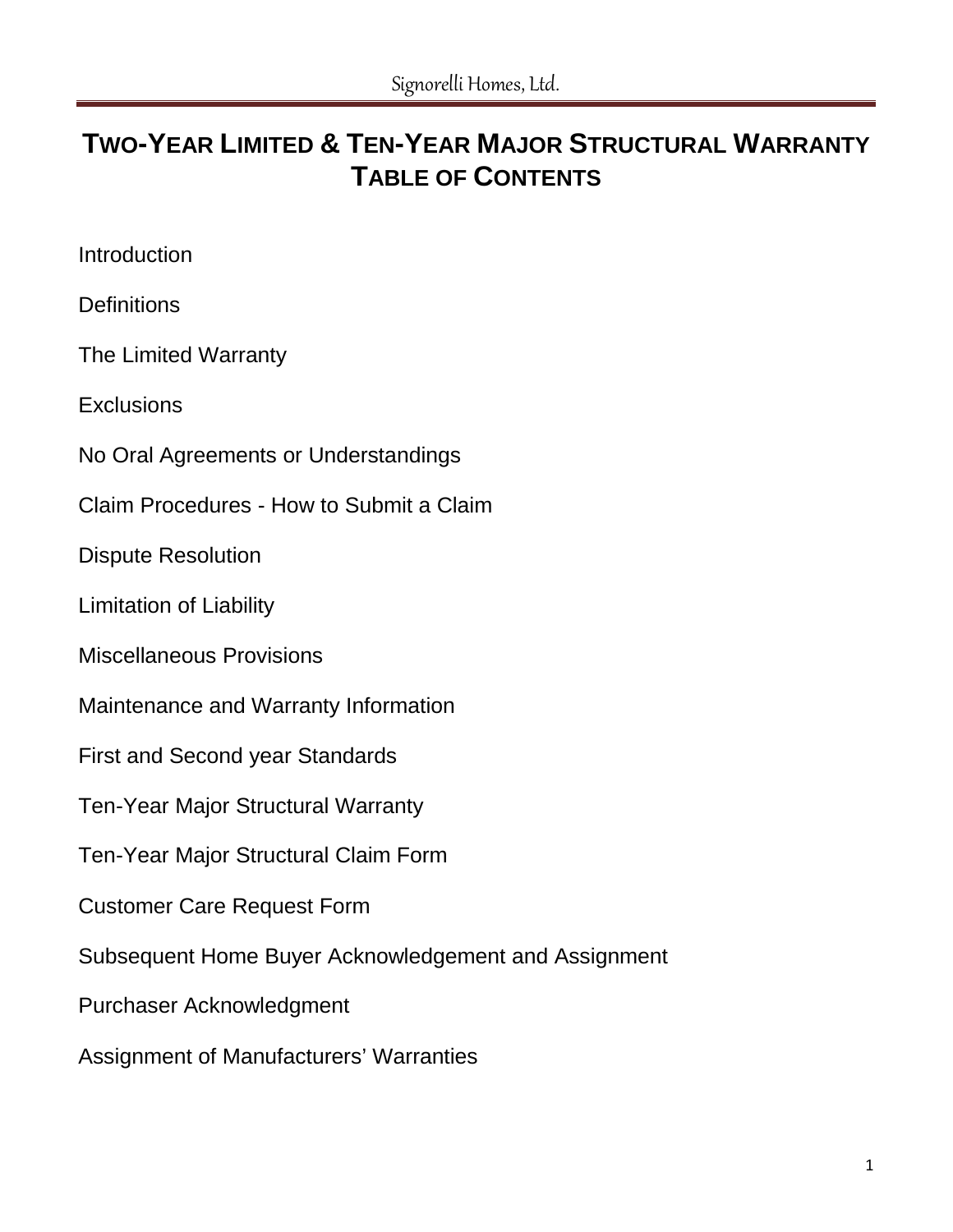# **INTRODUCTION**

This WARRANTY document establishes the scope, conditions, limitations and exclusions of the Signorelli Homes, Ltd. Two-Year Limited Warranty & Ten-Year Structural Warranty. It includes procedures for requesting performance of covered warranty work, and it includes procedures for submission of unresolved claims as well as the dispute resolution mechanisms set out in this limited warranty. This is not a service contract, maintenance agreement, nor is it an insurance policy.

#### **DEFINITIONS**

Throughout this limited warranty the following terms are defined as listed below:

**Applicable Building Codes** or **Building codes** means all codes, regulations, and ordinances governing construction of a home in the area where the real property is located;

**Appurtenance** means any structure or recreational facility that is appurtenant to a residence but is not a part of the dwelling unit. Appurtenance does not include swimming pools, spas, or hot tubs;

**Builder** means Signorelli, Signorelli Homes, Ltd., Signorelli Custom Homes, Signorelli Homes, or Signorelli Company;

**Buyer** refers to the purchaser(s) of the new home from Signorelli as reflected in the sales agreement signed by you and the builder;

**Claim** shall mean any controversy or dispute between you and Signorelli including any and all claims made by you to Signorelli for alleged construction defects, any alleged condition of the home that is not in compliance with this limited warranty or the contract between the parties, any claim for payment of money, for payment of cost of repairs, analysis of the property covered by this warranty, for consequential damages, additional or punitive damages, for attorney's fees and costs or any other claim that the owner of the property which is the subject of this limited warranty may have or assert against Signorelli;

**Closing** shall mean the date when you close the purchase of your Signorelli home and receive legal title to same or if a home is built for you on property owned by you on the date when substantial completion of the improvements occurs;

**Date of Closing** means the date of execution of the deed from Signorelli conveying the home to the original purchaser (usually, you); however, if the property is owned by the purchaser before builder commencing construction of the home on the property (including situations where Signorelli conveys title to the property to purchaser before construction of the home commences, generally in connection with so-called "one-stop" mortgage loan transactions), then date of closing as used in this limited warranty means the date purchaser signs the final closing documents and the transaction is funded. In the case of a home or improvements on a lot owned by you, the date of closing is synonymous with the date on which substantial completion of the improvements occurs;

**Construction Agreement** shall mean any contract for construction of improvements by Signorelli on property owned by you. This term includes any remodeling contract;

**Consequential Damages** (which are excluded by this limited warranty) include, but are not limited to, damage to the home that is caused by a construction defect, but is not itself a construction defect covered by this limited warranty. Consequential damages also includes, without limitation, costs of shelter, transportation, food, moving, storage or other incidental expenses related to relocation during repairs (except to the extent reasonable or allowable under the RCLA);

**Construction Defect** means a matter concerning the design, construction, or repair of a residence, or appurtenance to a residence, or an alteration of or addition to an existing residence or an appurtenance to an existing residence, resulting from an item specified in the maintenance and warranty information section of this limited warranty which is not functioning or operating as described in the maintenance and warranty information section of this limited warranty booklet. A construction defect occurs only when an item warranted by this limited warranty fails to conform to or exceeds the allowable tolerance, or fails to meet the performance standards specified in this limited warranty. Failure to complete construction of the home or any portion of the home, in whole or in part, is not a construction defect;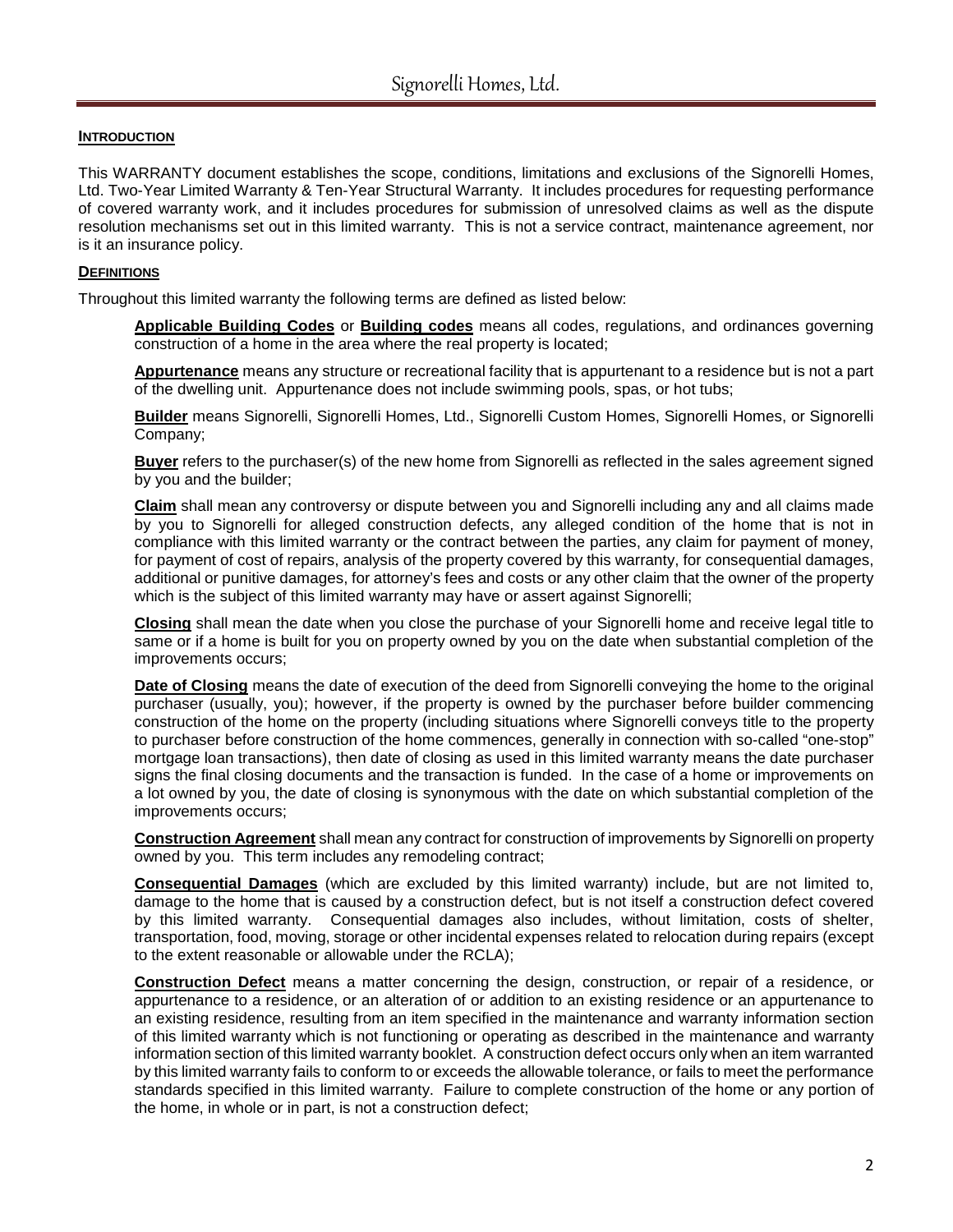**Consequential Damage** may include physical damage to the home, any appurtenance, or the real property on which the home and appurtenance are affixed, which is proximately caused by a construction defect;

**Consumer Products** has the same meaning as the definition promulgated by the Federal Trade Commission and includes, without limitation, furnaces, air conditioning equipment and systems (including evaporator coils, condensers, compressors, and other component parts), water heaters, refrigerators, ranges, ovens, dishwashers, stoves, ice-makers, microwave ovens, cooktop units, vent hoods, garbage disposal units, other cooking and kitchen appliances, carpets, alarm systems, manufactured cabinets, garage door openers, plumbing fixtures, light fixtures, and all other appliances in the home, and other similar products or equipment which were, at the time of original sale of the home from the builder to purchaser, covered by any kind of warranty issued by the manufacturer or distributor;

**Effective Date of Warranty** means the date of closing (as that term is defined herein), or the date of first occupancy of the home, or the date on which any applicable governmental authority issues a certificate of occupancy, whichever event occurs first;

**Electrical Systems** refer to all wiring, electrical boxes and connections up to the house side of the meter base;

**Home** means the real estate and improvements purchased by you under the terms of the sales agreement signed by you and Signorelli. It includes all appurtenances, but excludes any swimming pools, spas, or hot tubs;

**Improvements** shall mean any house, garage or other structure or item constructed by Signorelli on property it sells to you or on property owned by you;

**Limited Warranty** refers to the terms and conditions contained in this document including any applicable addenda, exhibits, or sample forms that are referred to herein or attached hereto. The limited warranty is, by reference, a part of the sales agreement (or other contract) signed by you and the builder. This limited warranty is the only warranty that exists between you and the builder;

**Major Structural Failure** is defined as a foundation failure or a major non-foundation failure consisting of actual damage to the load-bearing portion of a residence caused by the failure of the load-bearing portion;

**Original Purchaser** means the first person or persons who purchased the home from Signorelli (as opposed to, for example, someone who purchased the home from that original purchaser, or a subsequent purchaser, rather than directly from Signorelli);

**Purchaser** refers to the purchaser(s) of the new home from Signorelli as reflected in the sales agreement signed by you and Signorelli. The term purchaser is the same as the term used in the sales agreement;

**Purchase Agreement** means the document by that name signed by you and Signorelli, for the purchase of the home, together with any written and signed change orders or amendments to same;

**RCLA** means the Texas Residential Construction Liability Act found at Chapter 27 of the Texas Property Code;

**Signorelli**, **Signorelli Homes**, or **Signorelli Custom Homes** refers to Signorelli Homes, Ltd. Signorelli is also referred to as "seller" in the sales agreement signed by you and as the builder in this limited warranty; all of those terms are interchangeable. All references to Signorelli in the sales agreement, this limited warranty, or any other instrument between Signorelli and you shall have the same meaning as Signorelli Homes, Ltd. in this limited warranty;

**Standards** means the criteria specified within this limited warranty;

**Structural Failure** means actual physical damage to the load-bearing portion of a residence caused by a failure of the load-bearing portion or a load bearing element of the home to function in accordance with standards generally accepted by builders who constructed similar homes in the same or similar areas at the time the home was originally built;

**Toxic Substances** means any kind of microbe, including without limitation, fungus, mold, mildew, or bacteria, or any other kind of toxin, regardless of whether harmful, or thought to be harmful, to human beings or animals, or not;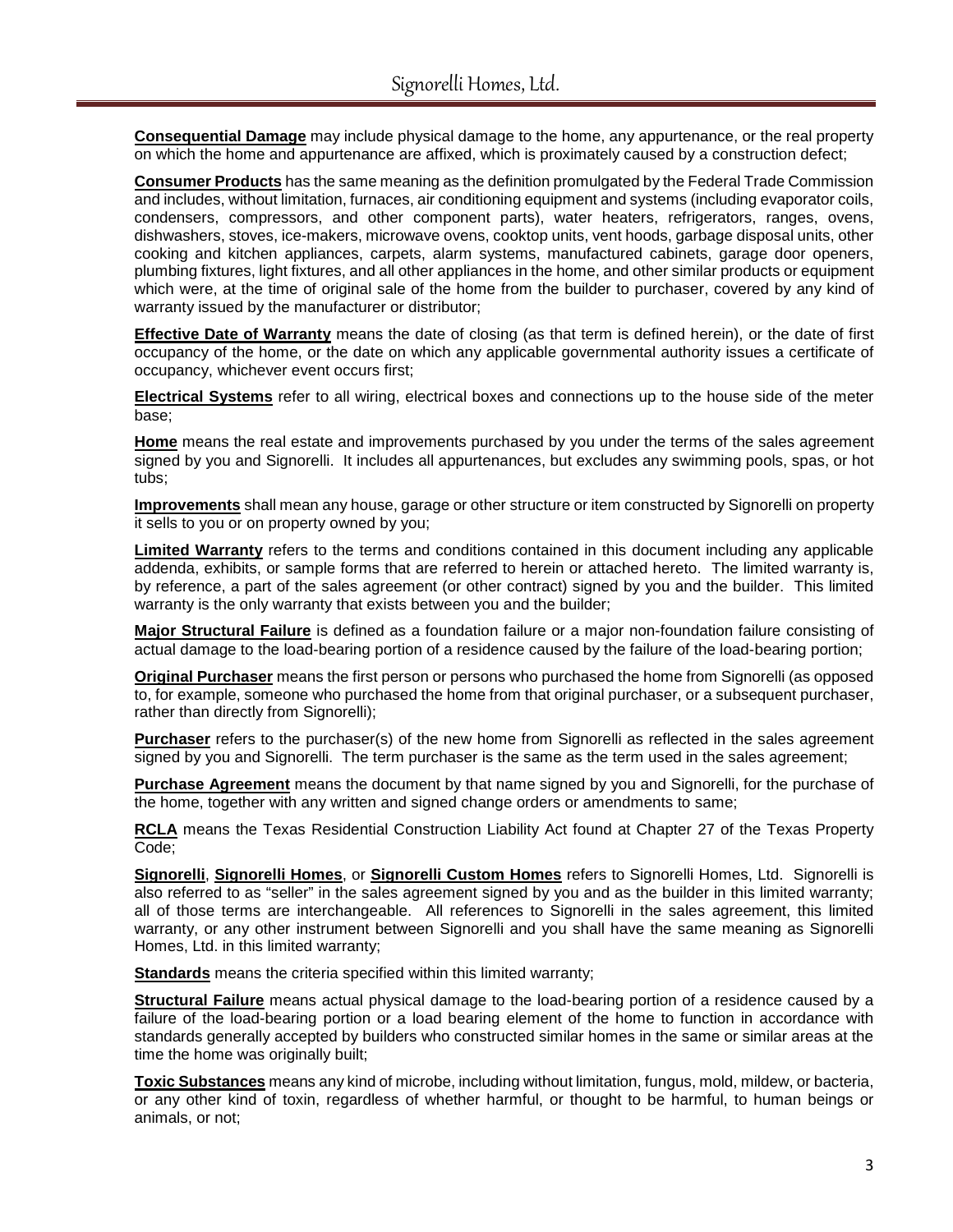**Unresolved Warranty Issues** means all requests for warranty performance, demands, disputes, controversies, and differences concerning warranty work or construction of the home and that are not resolved by the purchaser and the seller between themselves; and

**You**, **Your**, **Buyer** or **Purchaser** refers to the purchaser(s) of the new home from Signorelli as reflected in the sales agreement or owners of real property on which Signorelli constructs improvements pursuant to a construction agreement or remodeling contract signed by you and Signorelli.

# **THE LIMITED WARRANTY**

Signorelli warrants the home against defects in workmanship and materials only in accordance with the terms of this limited warranty. This limited warranty provides varying levels of coverage during the first and second years following the effective date of warranty. The coverage during the first and second years and the Ten-Year Major Structural Warranty that covers years three through ten following the effective date are the only warranty coverage you will receive from Signorelli. This limited warranty sets out the only relief you may recover from Signorelli for any dispute concerning your home, or your dealings with Signorelli.

Signorelli will build the improvements in substantial compliance with its plans and specifications which may change from time to time (or as conditions or decisions "in the field" may require) without notice to you. IT IS UNDERSTOOD AND AGREED BY YOU THAT SIGNORELLI HOMES' LIABILITY UNDER THE PURCHASE AGREEMENT OR CONSTRUCTION CONTRACT AND THIS LIMITED WARRANTY IS STRICTLY LIMITED, TO THE EXTENT ALLOWED BY LAW, TO ONLY THE REMEDIES PROVIDED IN THIS LIMITED WARRANTY. YOU UNDERSTAND AND AGREE, BY SIGNING THE ACKNOWLEDGMENT OF RECEIPT OF THIS LIMITED WARRANTY, AND THE SALES AGREEMENT, THAT THIS LIMITED WARRANTY IS GIVEN IN LIEU OF ALL OTHER WARRANTIES, ORAL AGREEMENTS OR REPRESENTATIONS, WARRANTIES, WHETHER EXPRESS OR IMPLIED, WHETHER ARISING UNDER STATUTORY OR COMMON LAW, STATE OR FEDERAL LAW, AS TO FITNESS FOR A PARTICULAR PURPOSE, MERCHANTABILITY, CONSTRUCTION IN A GOOD AND WORKMANLIKE CONSTRUCTION, OR OTHERWISE EXCEPT AS IS EXPRESSLY SET FORTH IN THIS SIGNORELLI TWO YEAR LIMITED WARRANTY AS ALL OTHER WARRANTIES, ORAL AGREEMENTS, OR REPRESENTATIONS OF ANY KIND, EXPRESS OR IMPLIED, ARE HEREBY DISCLAIMED, WAIVED, RELEASED AND NULLIFIED TO THE MAXIMUM EXTENT ALLOWED BY LAW.

Should the courts of the State of Texas or of the United States determine that any of the warranties disclaimed, waived, or released in the previous paragraph cannot lawfully be released in a transaction of the type entered into between purchaser and builder, the invalidity or unenforceability of that particular term will not affect nor diminish the disclaimer, waiver, or release of other warranties provided for in the foregoing paragraph, to the extent such other warranties may be lawfully disclaimed, waived, or released. Invalid, illegal, or unenforceable aspects of the preceding sentence or terms of this limited warranty will be severed from the remaining enforceable provisions and those remaining portions will be given full force and effect, to the maximum extent allowed by law.

#### **FIRST AND SECOND YEAR WARRANTY**

Signorelli agrees that, for a period of two (2) years following the effective date of this limited warranty, the sixteen (16) component parts of the home described in the maintenance and warranty information section of this booklet will function and operate as specified in the first and second year standards which are set out in the maintenance and warranty Information section of this limited warranty.

Two years and one day following the effective date of this limited warranty, Signorelli shall have no further warranty under the Two-Year Limited Warranty performance standards referred to above. Starting two years and one day following the effective date of this limited warranty of Signorelli shall only owe you the warranty obligations stated in the major structural portion of this limited warranty. Any claim involving this warranty, or the dealings between you and Signorelli, shall be controlled by the Texas Residential Construction Liability Act (RCLA) and shall be resolved pursuant to the claim resolution procedures set out in this limited warranty. The parties agree and understand that the RCLA is the sole statute applicable to any claims made under this a Limited warranty and that all other causes of action or claims have been preempted and replaced by the RCLA. To the extent such claims are not preempted by RCLA, they are hereby waived. The relief that you can recover from Signorelli is strictly limited to the damages and other relief allowed under the RCLA. In the event that the home which is the subject of this limited warranty is sold or transferred by you during the first two years following the effective date of warranty, you must have your purchaser or transferee or assignee execute the Subsequent Homebuyer Acknowledge and Assignment Form and register it with the Signorelli customer care department in order to preserve the remaining first and second year warranty coverage. Unless you have a subsequent purchaser or transferee sign the Subsequent Homebuyer Acknowledge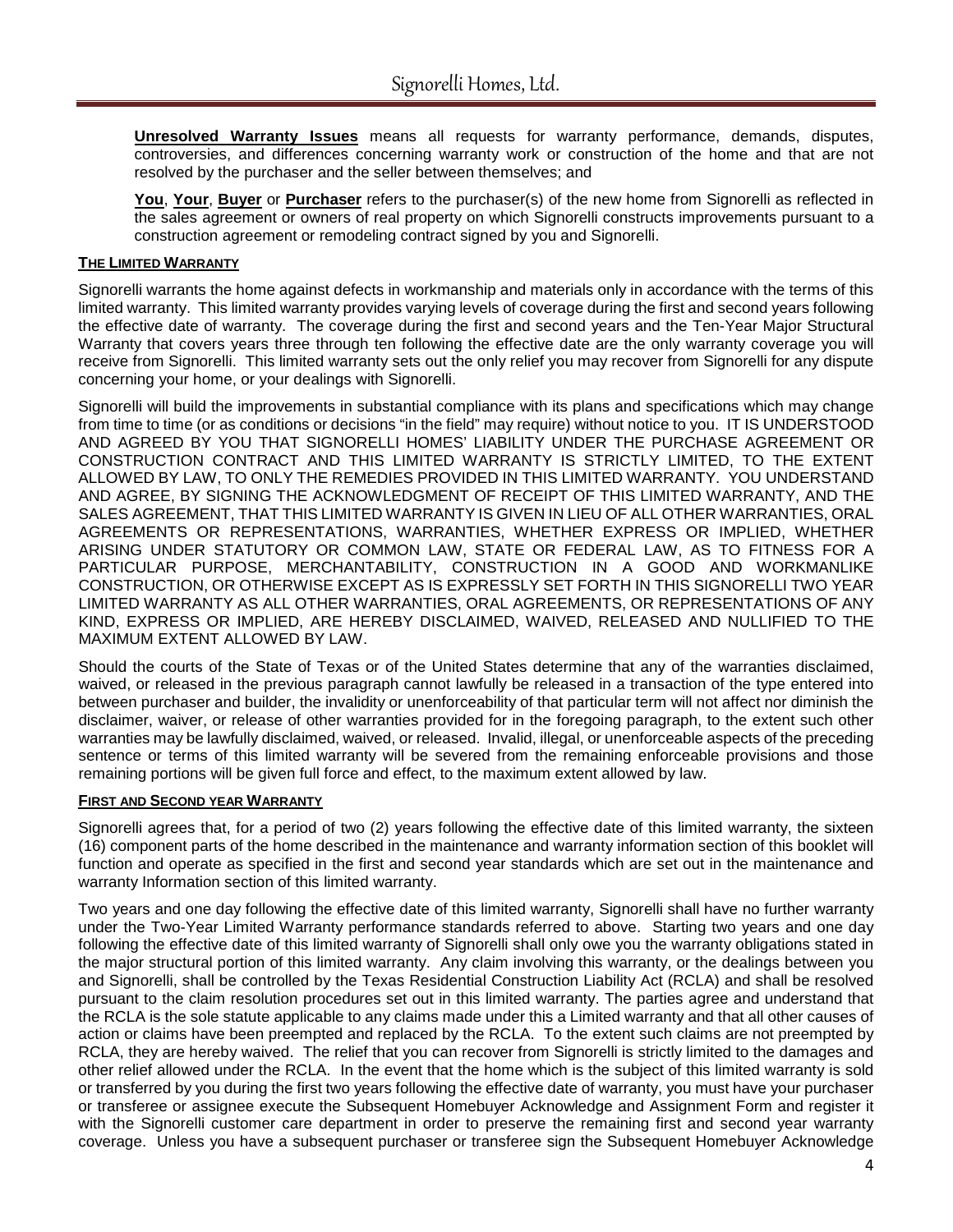and Assignment Form and register it with the Signorelli customer care department, the subsequent purchaser shall only receive the coverage provided in years three through ten.

#### **EXCLUSIONS**

The following exclusions apply and control, even if they are not mentioned specifically in the maintenance and warranty Information sections of this limited warranty booklet (where specific standards, items of coverage and exclusions are described). An item is excluded if it is set forth in the following provisions, regardless of whether it is omitted from or mentioned in any other provision of this limited warranty booklet.

- Any damage which occurs, or for which you make a claim, more than two years after the date of closing, unless it is expressly covered in the ten year structural warranty;
- Any damage which occurs, or for which you make a claim, more than two years after the date of closing, unless the damage is discovered by you or by someone on your behalf. It is not necessary that you have knowledge of awareness of the cause or full extent of the damage;
- Damages of any kind resulting from, caused by, or related to any of the following items or causes are not covered under this limited warranty, and cannot be recovered from Signorelli:
	- 1) negligence of you or a person other than the builder or an agent, employee, or subcontractor of the builder;
	- 2) failure of you or a person other than the builder or an agent, employee, or subcontractor of the builder to:
		- a) take reasonable action to mitigate the damages; or
		- b) take reasonable action to maintain the home:
	- 3) normal wear, tear, or deterioration;
	- 4) normal shrinkage due to drying or settlement of construction components within the tolerance of building standards;
	- 5) damage resulting from, or worsened by, changes in the landscaping, placement of a spa, whirlpool tub or swimming pool, drainage, grading of or other alteration or improvement of the property surrounding the home by anyone except Signorelli or its employees, agents or subcontractors;
	- 6) the builder's reliance on written information relating to the home, appurtenances, or real property on which the home and appurtenances are affixed that was obtained from official government records, if the written information was false or inaccurate and the builder did not know and could not reasonably have known of the falsity or inaccuracy of the information;
	- 7) any type of warranty pertaining to any consumer products, other products, or elements of the home, which is the subject of a manufacturer's warranty; any manufacturer's warranty shall be assigned by builder to purchaser by execution of the Assignment of Manufacturer's Warranties;
	- 8) damage to the home, persons, or property caused, whether directly or indirectly, by insects, birds, vermin, rodents, or wild or domestic animals;
	- 9) damage from a private or public utility supply system, such as (without limitation) gas, electric, phone, sewage, or cable;
	- 10) damage relating to the quality or potability of water;
	- 11) damage claimed by you resulting from advertising, sales materials, marketing materials, or builder's participation in any program sponsored by an entity other than builder;
	- 12) any consequential damages, damages for loss of consortium, damages for mental anguish, or punitive or exemplary damages or additional damages of any kind;
	- 13) damage of any kind (including, without limitation, toxic substances) resulting directly or indirectly from floods, sewage backup, street drain backup, surface water, waves, tidally affected water, overflow of a body of water, wind driven water from rain or any other source, changes in the water table, or below ground water which exerts pressure on, seeps into, or leaks into the home, sidewalk, driveway, foundation, swimming pool, or other structure;
	- 14) damage caused by erosion or accretion following the effective date of warranty;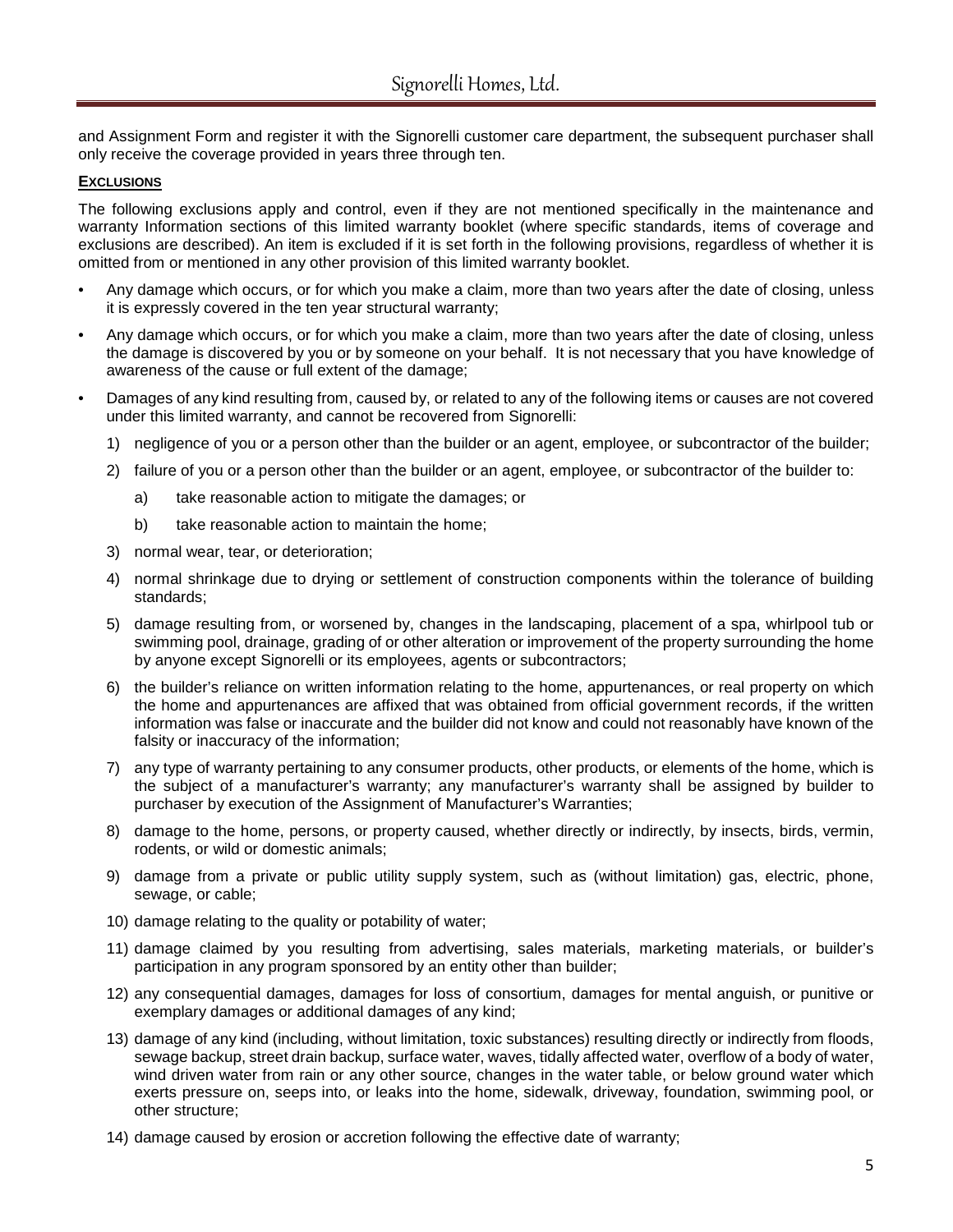- 15) damage which results while the home is used for non-residential purposes including the rental of the property by you to another person;
- 16) damage from the home not being maintained, or from the negligence or abuse of any person or entity other than the builder, or its agents, employees, or subcontractors;
- 17) claim for damages or repair of cosmetic finish such as wood (whether stained or painted), stone, tile, birch, and similar items;
- 18) damage caused by excessive moisture build up in the home due to the residents not using proper ventilation, installed fans, or air conditioning or heating, dampness or condensation due to the failure of the owner to maintain adequate ventilation or the effects of such failure on the home or any other defect to the home caused by moisture, rot, mildew or rust;
- 19) damage resulting from soil movement including heaving, subsidence, expansion or lateral movement of the soil, unless caused by the negligence of builder;
- 20) damage for which there is insurance coverage available or for which compensation is granted or obtainable from any governmental agency, or by legislation or governmental action;
- 21) violation of Applicable Building Codes or ordinances (only where such codes or ordinances are applicable) unless such violation both: (a) violates a law, rule, or regulation of a governmental entity having jurisdiction over the construction of the home; and (b) results in a construction defect which is otherwise covered by this limited warranty. Should such a violation cause a construction defect covered by this limited warranty, the obligation of the builder under this limited warranty shall only be to repair the defective warranted portion of the home; the builder shall not be required to make the home conform to any applicable building code or ordinance unless it is required to do so by a governmental authority having jurisdiction over that issue;
- 22) any construction defect where the request for repair is not submitted to the builder prior to expiration of the applicable warranty period or is not submitted in the form required by this limited warranty booklet;
- 23) any construction defect(s) covered by this limited warranty which you repair (or have already repaired) without prior written authorization of the builder. This includes any repair made by your homeowner's insurance carrier;
- 24) any damage to the home, resulting from a swimming pool, spa, hot tub or combination of same or to any of those items;
- 25) any toxic substance, as that term is defined above, or damage or injury caused by the presence of toxic substances in the home, however caused; by closing or by taking possession of the home (in the case of a "one-stop" closing or a "build on your lot" situation), or at all events, by signing the acceptance certificate, purchaser has accepted the property in its then-existing condition, AS IS, WHERE IS, WITHOUT WARRANTY OF ANY KIND, EXPRESS OR IMPLIED, THAT THE HOUSE IS FREE OF TOXIC SUBSTANCES OR OF CONDITIONS OR DEFECTS WHICH COULD GIVE RISE TO THE GROWTH OF TOXIC SUBSTANCES;
- 26) any damage caused by "ghosting" or smoke from candles, pipes, cigarettes or as a result of installation of a gas log system in a fireplace;
- 27) damage to trees and shrubbery; Signorelli disclaims any responsibility for, and makes no warranty concerning, the survival of any tree or shrubbery at the home. You understand and acknowledge that construction of the home poses serious risk to the health of trees, shrubbery and other plants on the property where the home is situated. You further understand that Signorelli does not guarantee or warrant that any of the trees, shrubbery, and other plants will survive following purchase of the home. You release the builder from, and waive, any claims for damages to or loss of trees, shrubbery and other plants resulting from the work done in constructing the home or performing work after closing pursuant to this limited warranty;
- 28) any claim for diminution in value of your property;
- 29) no damage of any kind related to any change in any land or improvements outside the boundary;
- 30) loss or damage caused by or resulting from or in connection with accidents, riots and civil commotion, fire, explosion, smoke, water escape, falling objects, aircraft, gale force winds, mudslide, earthquake, volcanic eruption, or other acts of God, wind-driven rain or other water, subsidence of sinkholes; and/or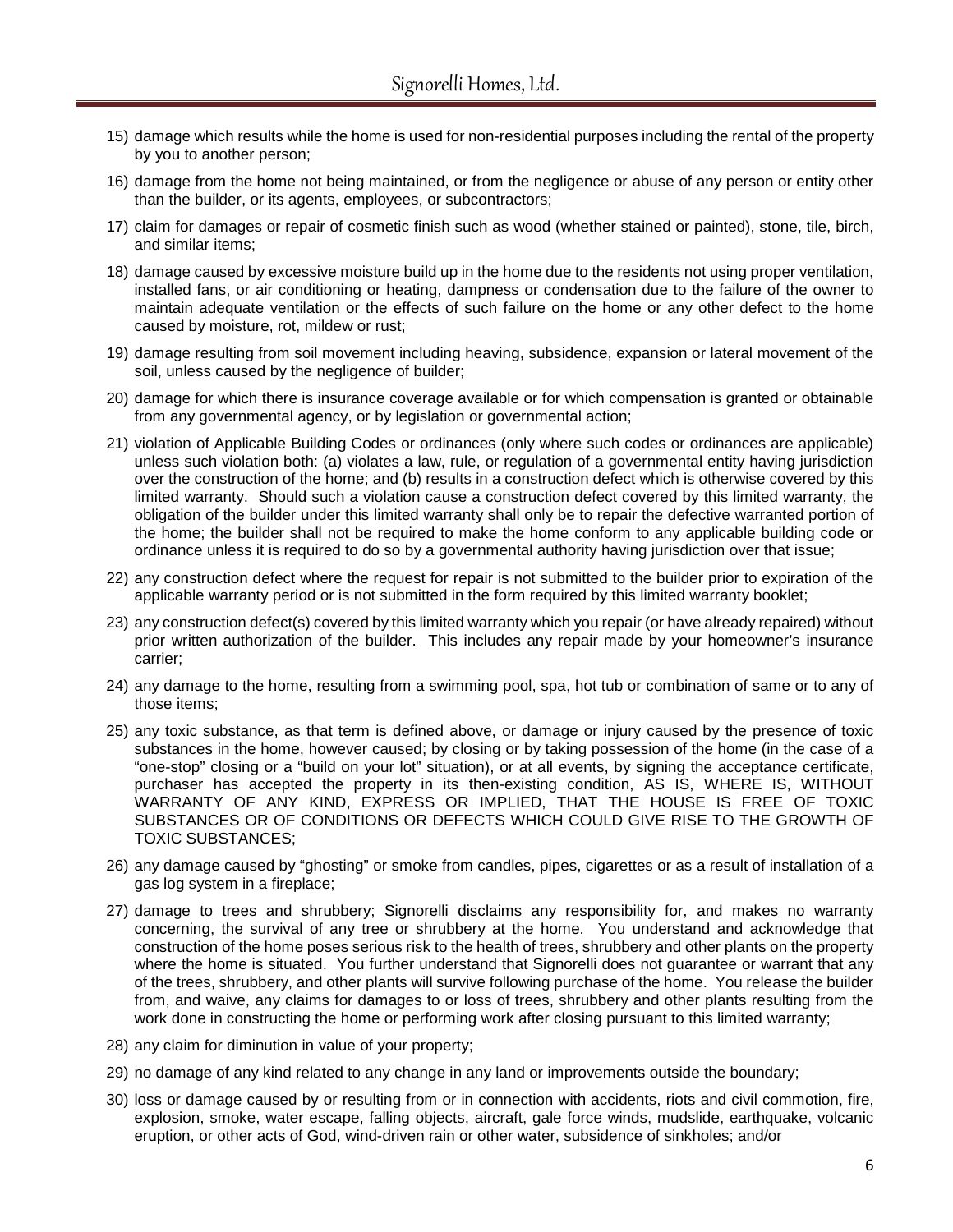31) cost or responsibility for moving pianos, pool tables, antiques, fine furniture or other items which would generally require special handling; costs of shelter, transportation, food, moving, storage or other relocation expenses.

# **NO ORAL AGREEMENTS OR UNDERSTANDINGS**

Signorelli is not bound by any statement or representation by any employee, agent, representative, sales person, construction manager, subcontractor, or realtor concerning the terms of the sales agreement between Signorelli and you or your predecessors in title, or concerning the terms of this limited warranty, the dealings of the parties, or the construction of the home. You acknowledge that by signing the purchase agreement or construction agreement and agreeing to be bound by its terms and the terms of this limited warranty, you relied solely on your own investigation and not on the representations of any Signorelli sales person or employee. THIS LIMITED WARRANTY AND THE PURCHASE AGREEMENT OR CONSTRUCTION AGREEMENT REPRESENT THE FINAL (AND ONLY) AGREEMENT BETWEEN THE PARTIES WITH REGARD TO ALL MATTERS COVERED BY SUCH INSTRUMENTS AND MAY NOT BE CONTRADICTED BY EVIDENCE OF PRIOR, CONTEMPORANEOUS OR SUBSEQUENT ORAL AGREEMENTS OF THE PARTIES. THERE ARE NO UNWRITTEN (ORAL) AGREEMENTS BETWEEN THE PARTIES. THIS LIMITED WARRANTY MAY ONLY BE AMENDED, SUPPLEMENTED OR CHANGED BY WRITTEN INSTRUMENT SIGNED BY BOTH YOU AND SIGNORELLI CLAIMS PROCEDURES - HOW TO SUBMIT A CLAIM.

Any claim must be in writing and specifically state the item in this publication to which it pertains by number and letter and must specifically describe the alleged problem. You should use the customer care request Form included in this warranty.

You must include any documentation you believe explains or describes the alleged construction defect, including any letters, memoranda, pictures, videos, tape recordings, bids, test results, or reports by any inspectors or experts or other persons or companies hired by you to evaluate or comment upon the alleged construction defect(s). You must advise Signorelli of dates and times when the builder can inspect the home as it is the builder's right to inspect the home once you have made builder aware of a claim. If Signorelli receives written notice of a construction defect that creates an imminent threat to the health or safety of the inhabitants of the home including, without limitation, gas leaks or electrical problems, Signorelli will take reasonable steps to cure the defect as soon as practicable. In the case of a construction defect that poses an imminent threat to the health or safety of the inhabitants of the home, if Signorelli fails to cure the defect in a reasonable time, you may have the defect cured and may recover from Signorelli only the reasonable cost of the repairs. Notwithstanding any statute of limitation providing a longer time to commence proceedings, any claim for breach of warranty under the first and second year warranty provisions of the Signorelli Homes Two Year Limited Warranty, must be commenced within two years and one day after the earlier of (a) the date of closing or (b) the date you take possession of your home.

#### **DISPUTE RESOLUTION**

Any dispute between Signorelli and you shall be resolved only by the submission of a claim to Signorelli or, if that does not fully resolve all matters related to the claim, pursuant to the dispute resolution mechanisms set forth in this limited warranty. You understand and agree that following those procedures is the mandatory and exclusive means to resolve any disputes between you and Signorelli. Should you institute any legal proceedings (including a lawsuit or arbitration proceeding) before following all of the steps set out in this limited warranty then Signorelli will be entitled to dismiss any such prematurely initiated proceedings and recover from you its costs and attorney's fees incurred in doing so. All disputes in any way arising under or related to the purchase agreement, construction of the property, warranty work, or any other dealings between purchaser and Signorelli (including, without limitation, any representations or warranties allegedly made by Signorelli), shall be resolved by the parties first submitting all claims through Signorelli's normal warranty procedures using the customer care request form included herein and, if same does not resolve the dispute by then negotiating in good faith to resolve the dispute. If such efforts do not resolve the claim(s) then the parties acknowledge that it is the policy of the State of Texas to encourage the peaceable resolution of disputes through alternative dispute resolution procedures. In such event, and after exhausting the dispute resolution process of initially attempting to negotiate in good faith, then either party may use the dispute resolution procedures established by this limited warranty including non- binding mediation and arbitration:

1. Mediation-binding arbitration/waiver of jury trial: The parties agree that any other dispute (whether arising in contract, warranty, tort, statutory or otherwise), including, but not limited to,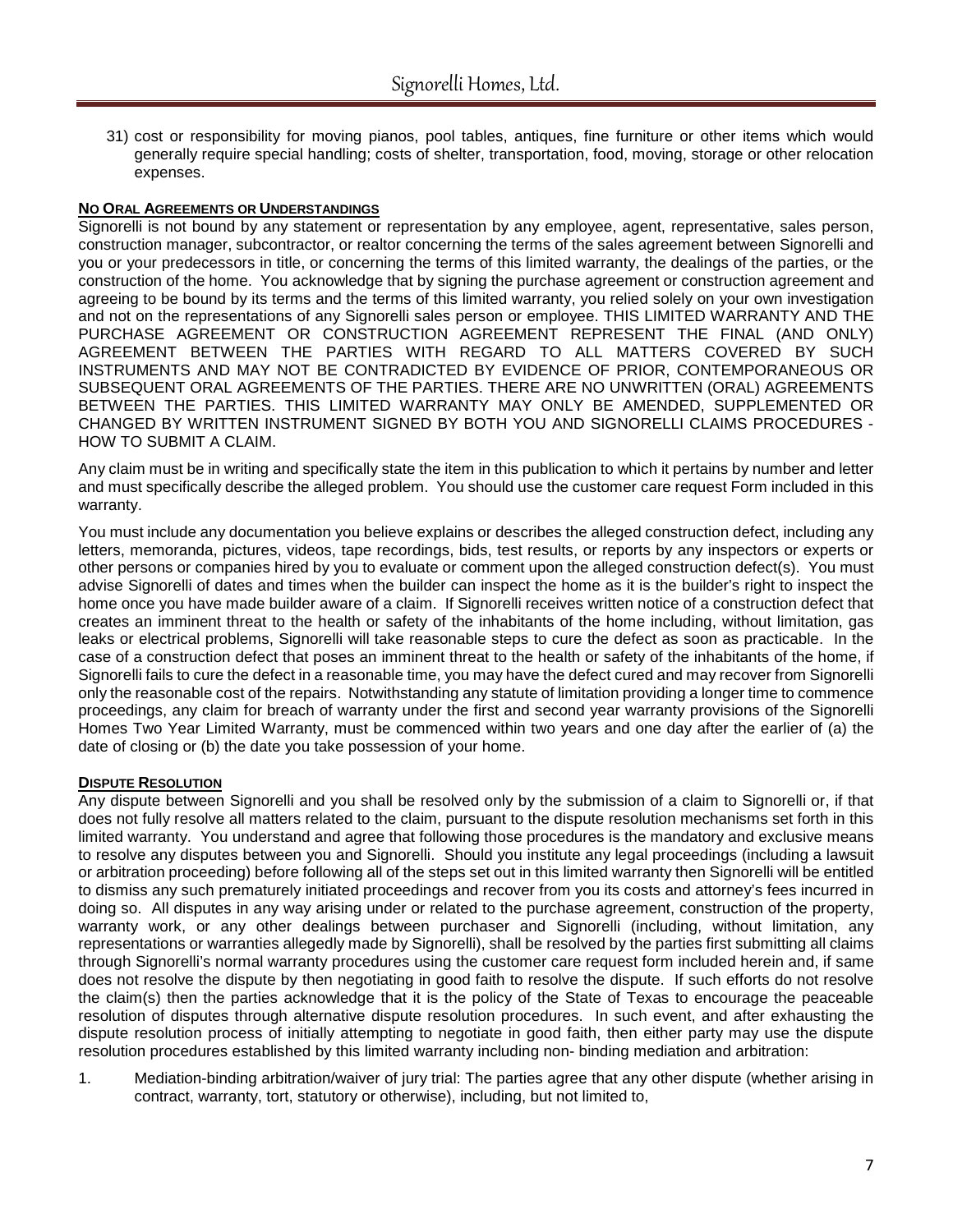- a) any and all controversies, disputes or claims arising under, or relating to, this purchase agreement, and any amendments thereto, the property, improvements, or any dealings between the purchaser and Signorelli;
- b) any controversy, dispute or claim arising by virtue of any representations, omissions, promises or warranties alleged to have been made by Signorelli or a Signorelli representative; and
- c) any personal injury or property damage alleged to have been sustained by purchaser on the property or in the subdivision in which the property is located, shall first be submitted to mediation and, if not settled during mediation, shall thereafter be submitted to binding arbitration to a single arbitrator, as provided by the Federal Arbitration Act (9 U.S.C. §§ 1 et seq.) or, if applicable, by similar state statute, and not by or in a court of law.

All decisions respecting the arbitrability of any dispute shall be decided by the arbitrator. The arbitrator may award to the prevailing party, if any, as determined by the arbitrator, all or any portion of its costs and fees. Costs and fees may include reasonable expenses of mediation and/or arbitration, including arbitrator's fees, administrative fees, travel expenses and out-of-pocket expenses such as copying and telephone, court costs, witness fees, and reasonable attorney's fees. The mediation and, if necessary, the arbitration shall be conducted pursuant to any procedures set forth in the applicable warranty documents. If there is any conflict between the purchase agreement and such procedures, the provisions of the purchase agreement shall control. Furthermore, if the mediator and/or arbitrator designated in any applicable warranty documents cannot conduct the mediation or arbitration for any reason, or if no mediator and/or arbitrator is designated, the parties agree to work together in good faith to select a mediator and, if all disputes are not resolved by mediation, an arbitrator in the county where the property is located (to the extent practicable). If the parties are unable to agree on the appointment of a mediator and/or arbitrator, either party may petition a court of general jurisdiction in the subject county to appoint a mediator and/or arbitrator. It is stipulated and agreed that the filing of a petition requesting appointment of a mediator and/or arbitrator shall not constitute a waiver of the right to enforce binding arbitration. In any arbitration proceeding between the parties:

- i. All applicable Federal and State law (including Chapter 27 of the Texas Property Code) shall apply;
- ii. All applicable claims, causes of action, remedies and defenses that would be available in court shall apply;
- iii. The proceeding shall be conducted by a single arbitrator selected by a process designed to ensure the neutrality of the arbitrator;
- iv. The parties shall be entitled to conduct reasonable and necessary discovery;
- v. The arbitrator shall render a written award and, if requested by any party, a reasoned award;
- vi. The purchaser shall not be required to pay any unreasonable costs, expenses or arbitrator's fees and the arbitrator shall have the right to apportion the cost of any such items in an equitable manner in the arbitration award;
- vii. Any award rendered in the proceeding shall be final and binding and judgment upon any such award may be entered in any court having jurisdiction; and
- viii. If the proceeding pertains to a construction defect, as that term is defined in Chapter 401 of the Texas Property Code, then the arbitration shall be conducted in the same county as the property. Purchaser and Signorelli agree that notwithstanding anything to the contrary, the rights and obligations set forth in this mediation-arbitration agreement shall survive (1) the termination of the purchase agreement by either party; (2) the default of the purchase agreement by either party; or (3) substantial completion and payment in full of the purchase price. The waiver or invalidity of any portion of this mediation-arbitration agreement shall not affect the validity or enforceability of the remaining portions of this mediation-arbitration agreement and/or the purchase agreement. Purchaser and Signorelli further agree (1) that any dispute involving Signorelli's directors, officers, partners, employees and agents shall be resolved as set forth herein and not in a court of law; and (2) that Signorelli shall have the option to include its subcontractors and suppliers as parties in the alternative dispute resolution procedures set forth in the purchase agreement. If any party to the purchase agreement files a proceeding in any court to resolve any such controversy, dispute or claim, such action shall not constitute a waiver of the right of such party or a bar to the right of any other party to seek arbitration of that or any other claim, dispute or controversy, and the court shall, upon motion of any party to the proceeding, direct that such controversy, dispute or claim be arbitrated in accordance herewith. Since the purchase agreement provides for mandatory arbitration of disputes, if any party commences litigation in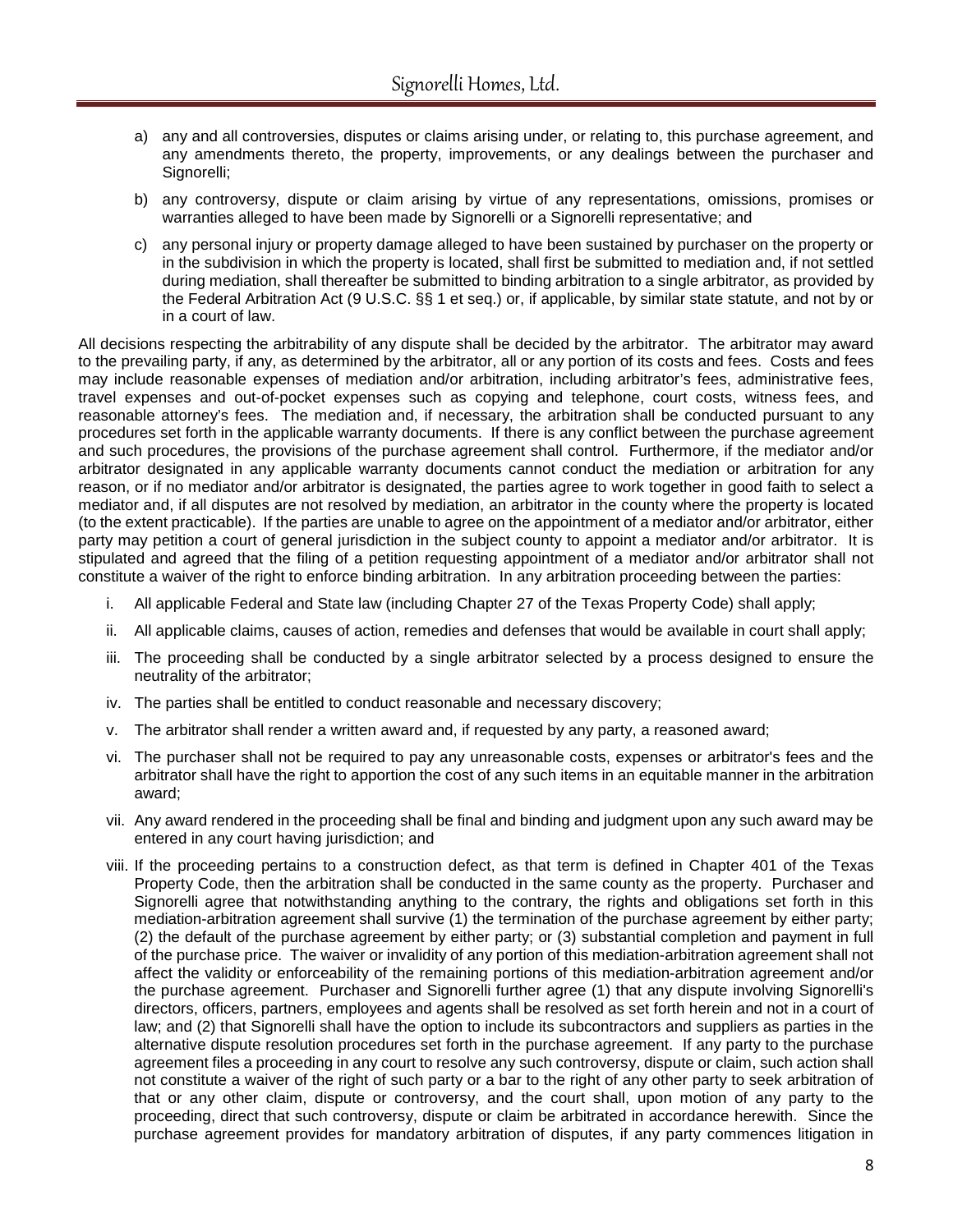violation of the purchase agreement, such party shall reimburse the other parties to the litigation for their costs and expenses including attorneys' fees incurred in seeking abatement of such litigation and enforcement of arbitration. The requirement that the parties submit any disputes between them to mediation and, if that does not resolve the dispute, binding arbitration is absolute, enforceable and shall survive substantial completion and payment in full of the Purchase Price despite there being no signature by either party on this page of this limited warranty. The parties, by their signatures at the end of the purchase agreement and this limited warranty, agree to arbitration as if their signatures appeared on the page where arbitration is made part of the purchase agreement.

# **LIMITATION OF LIABILITY**

Signorelli maximum liability: notwithstanding any contrary provision in this Two-Year Limited Warranty to the extent allowed by law, Signorelli maximum liability for all of its obligations under or relating to this limited warranty is limited to the original purchase price of the home and the lot on which it is located or its fair market value, whichever is greater. Fair market value shall be determined by a licensed appraiser selected by Signorelli. This limited warranty shall be interpreted and enforced in accordance with the laws of the State of Texas. The RCLA shall apply to all claims by you against Signorelli and shall limit the damages you can recover from Signorelli. Under no circumstances shall you be entitled to recover damages beyond the damages allowed by the RCLA.

# **MISCELLANEOUS PROVISIONS**

This limited warranty is binding on Signorelli and you and your heirs, executors, administrators, successors, transferees and assigns; it shall inure to the benefit of your successors and assigns, however, only if you and they timely execute and deliver the Subsequent home Buyer Acknowledgment and Assignment form, a copy of which is included herein, and then, only to the extent therein and herein provided.

If any provision of this limited warranty is determined by a court of competent jurisdiction to be unenforceable, then such determination will not affect the validity of the remaining provisions of this limited warranty. A claim covered by this limited warranty may, in certain instances, also be covered by your homeowner's insurance policy or other insurance coverage. Such an overlap in coverage could result in your receipt of both insurance proceeds and repair work or other compensation under this limited warranty for the same or essentially the same loss, damage, or expense. To avoid such a result and similar results, to the extent of your right to make a claim under this limited warranty, you hereby assign to Signorelli your right to any claim available or insurance proceeds paid under any policy of insurance providing coverage for the same or essentially the same loss, damage, or expense. You agree to cooperate with Signorelli in making any such claim or to provide evidence of this assignment. You further agree to provide all documents and forms reasonably required to effectuate and evidence this assignment.

Sometimes Signorelli may undertake to do certain work even though it is not required by this limited warranty to do so. The fact that Signorelli undertakes to do such work, despite the fact that it is not obligated to do so under the terms of this limited warranty, will not extend, enlarge, or modify the terms of this limited warranty in any respect, nor constitute a waiver of the exclusion or any other term of this limited warranty. Similarly, should Signorelli undertake to do warranty work on a particular occasion without purchaser having complied fully with the notice and claims provisions specified in this limited warranty booklet, that fact will not excuse purchaser's failure to comply with the notice and claims procedures and requirements specified in this limited warranty on any subsequent occasion, and purchaser will still be obligated to do so. Although Signorelli has assigned all manufacturer's warranties to you, should you have a claim under any manufacturer's warranty, you should notify Signorelli of that claim at the same time you notify the manufacturer. Although not obligated to do so, Signorelli will use its best efforts to intercede with the manufacturer and to cause the manufacturer to take prompt action on your claim. This is in no way to be construed as an assumption of liability to you by Signorelli.

#### **MAINTENANCE AND WARRANTY INFORMATION**

Your home is made up of hundreds of different components, both man-made and natural. These components, such as wood, metal, plastic, sheetrock, stone, tile, etc., all have different properties. Some of them settle, some cure, they all expand and contract, some dry out while others do not, and some are exposed to air or water or soil, or a combination of both. Some require maintenance and some do not. In addition to all the different products, there are several different systems that are designed to work together to increase the safety and comfort of your home. Some of these systems are active and some are passive; most of them require some maintenance even if it is minimal. As you go through your maintenance and warranty information, Signorelli will try to give you a basic understanding of some of these components and systems. This information is not, nor is it intended to be, all-inclusive. Careful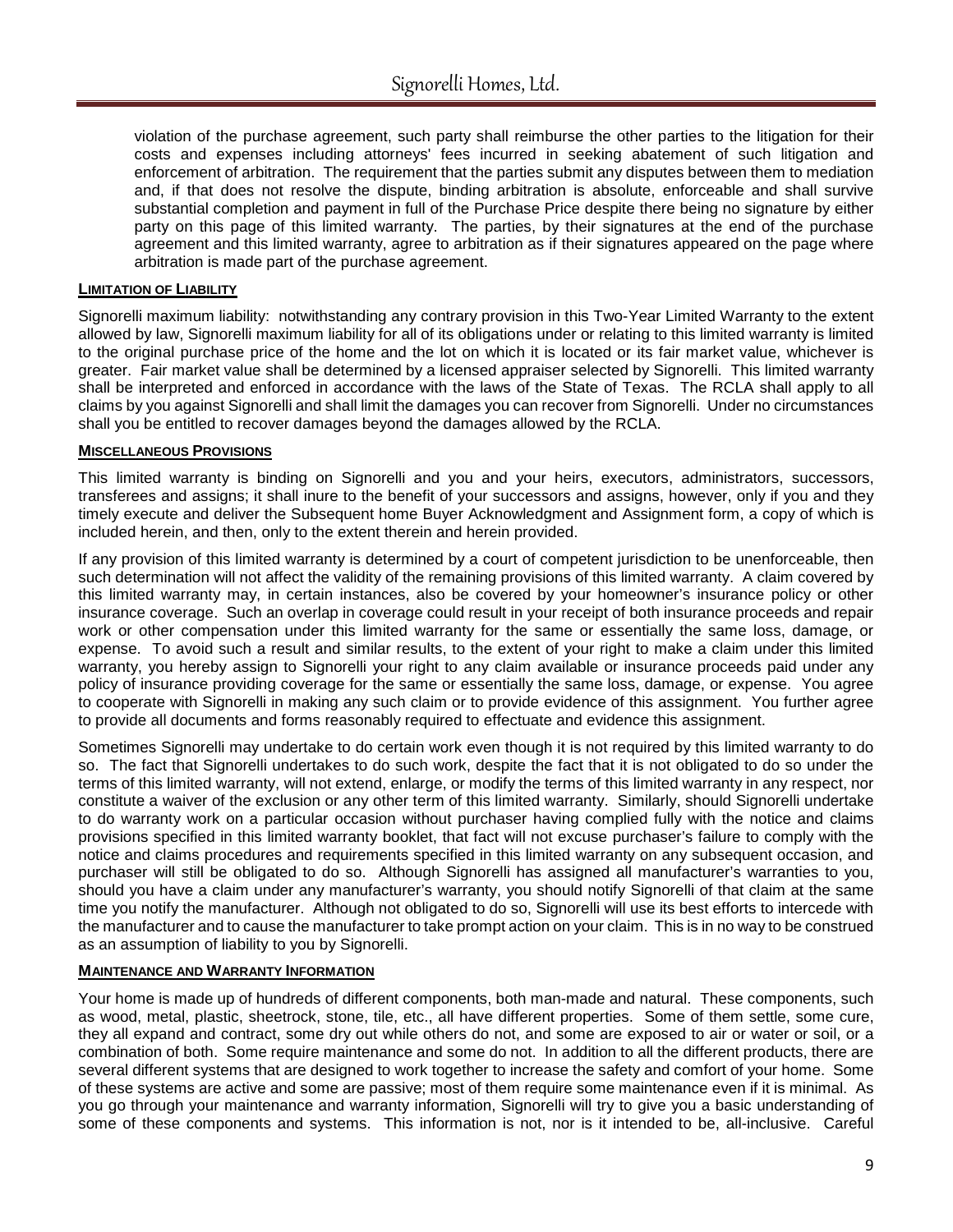examination before closing will eliminate many issues. Cosmetic finishes and related issues are not covered by the limited warranty.

Your limited warranty covers certain specified things that may fail or break after you move in. It does not cover defects in appearance or other cosmetic matters or issues. It does not cover normal maintenance or damage resulting from your failure to perform routine or required maintenance or to do so properly. Signorelli does not warrant consumer products, such as your appliances; you will receive an assignment of the manufacturer's warranty which covers these goods and is your exclusive warranty with regard to such products. Signorelli will be glad to assist you in contacting or submitting claims to manufacturers concerning issues covered by a manufacturer's warranty, but will do so only as an intermediary. The manufacturer is the only party responsible for warranty claims or work relating to consumer products.

Unlike a car or most consumer products, you do not have to take your home into the shop to have warrantable items repaired. Signorelli comes to you, but Signorelli must have access to your home **during normal business** hours to perform the work. If necessary, Signorelli will arrange for one of its employees to let a tradesman or repairman into the house for you, so you will not be inconvenienced. This will require that you leave a key with a Signorelli representative in the area. Signorelli will try to handle any warranty work in a way that inconveniences you as little as possible.

All requests for warranty work must be submitted online through the Homeowner's Corner located in the bottom left-side corner of our website at [www.Signorellihomes.com.](http://www.signorellihomes.com/)

Your request should make reference to the coverage for each specific item. Verbal requests or requests made in the field may result in communication problems which both you and Signorelli would prefer not to have. Because of this, all warranty requests must be in writing and sent to our main office. You should refer to this limited warranty booklet and in particular, to the following information to determine if you have a covered warranty item, prior to sending a request for warranty service in to Signorelli.

The following maintenance and warranty Information section of this warranty booklet discusses sixteen (16) component parts of your home; each of those sixteen (16) areas is arranged with headings followed by five subcategories listed from A to E. Section A is a general description of the category listed. Section B is an explanation of your responsibilities concerning this category and may include some helpful hints. Although some maintenance hints are presented here, they are not all inclusive. Section C contains things that you may observe as time progresses. Section D is a statement of what your limited warranty covers (if an item is not in this heading D then it is excluded, even if not defined in E). Section E is a description of some specific items your limited warranty does not cover. The first sixteen (16) categories are warranted only for the first two years after the effective date of warranty.

Signorelli builds its homes in substantial compliance with Signorelli's plans and specifications and in substantial compliance with applicable building codes promulgated or requited by governmental entities having jurisdiction over construction in the geographic area where the home is located. As stated in this limited warranty, violations of applicable building codes will not result in Signorelli being required to repair that condition, or being otherwise liable or responsible for any damages it may cause unless the violation results in a construction defect which is otherwise specifically covered by this limited warranty. Should such a violation cause a construction defect covered by this limited warranty, the obligation of the builder under this limited warranty is only to repair the defective warranted portion of the home. The builder is not required to make the home conform to any code or ordinance, unless required to do so by a governmental authority having jurisdiction over that issue in the locale where the home is located.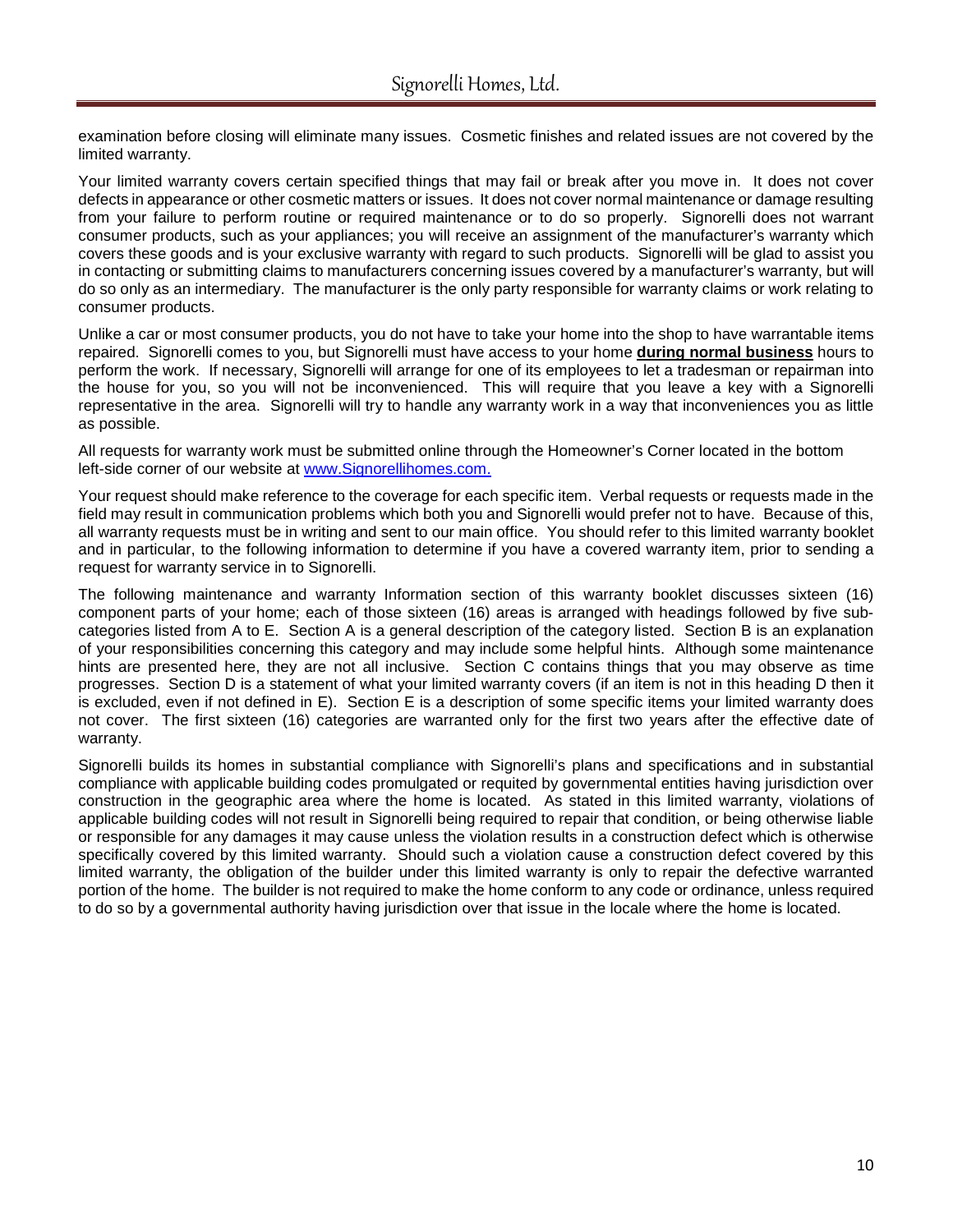# **FIRST AND SECOND YEAR STANDARDS**

# **1. Lot grading and drainage**

A. Discussion:

Signorelli is responsible for initially establishing the proper grades and swales around your new home. Trees, flowerbeds and the growing of grass and plants may create changes that will affect the drainage.

#### B. Maintenance by the homeowner:

You should not install any landscaping which adversely effects drainage. You should routinely rake out or fill in minor depressions or bumps as they develop in order to maintain proper drainage. You should provide proper watering and drainage control.

C. Condition you may perceive:

Settling of the ground around foundation, utility trenches, or other filled areas interfering with water draining away from the home.

D. What the Signorelli limited warranty covers concerning lot grading and drainage:

Signorelli will fill excessively settled areas that are the result of improper backfilling of trenches or ditches, which affect proper drainage; excessively settled areas of this type must include depressions in excess of two inches in depth. Signorelli will establish the grades and swales (sloped low areas) for water to drain away from the home one time prior to the date of closing. Ordinarily water will not stand or pond for more than 24 hours after a rain; however, in swales, which drain other areas, or where sump pumps discharge, 48 hours is acceptable. It is normal for water to stand for a period of time after a heavy rainfall. No determination of warranty coverage will be made prior to the applicable 24 or 48 hour period.

E. What the Signorelli limited warranty does not cover concerning lot grading and drainage:

Minor filling and raking out the recurring changes in soil elevation; plants or shrubs that must be moved to perform any warranty work; drainage problems caused by changes occurring after closing from whatever cause other than those specifically described in section D above. Additionally, debris under the grade and in or on the installed sod and beds is not covered under the warranty.

# **2. Foundation**

A. Discussion:

Foundation work includes cast-in-place concrete in the form of grade beams, piers and a cement slab. The foundation ("slab") does not include "flatwork", i.e. driveways, sidewalks, and patios that are not structurally connected to the house slab as one piece. Some cracking will occur in the foundation. Concrete slabs will develop corner cracks and hairline cracks; these cracks are not indicative of a defect or damaged foundation. An engineer has designed your home's foundation. It is normally a floating foundation that will rise and fall vertically with soil conditions. Some soils are highly expansive and may rise or fall a number of inches from a dry condition to a moist or saturated condition. It is not unusual for portions of the foundation to move more than others, causing the slab to bend. The slab is designed to handle these types of stress; it is not a defect and does not structurally damage the foundation. Such normal movement of the slab can cause cracks in the flooring, brick, sheetrock or millwork.

B. Maintenance by the homeowner:

A properly designed and constructed slab will experience distress from vegetation and expansive soil. That distress is exaggerated when correct drainage is not maintained or an incorrectly controlled (or uncontrolled) source produces excessive water. The initial site grading should be maintained during the life of the home. A house with the proper foundation and drainage can still experience distress even if you properly landscape and maintain the property. One of the most critical aspects of landscaping is the continual maintenance of drainage. Partial landscaping on one side of the house may result in swelling on the more fully landscaped side of the house and result in differential swelling of soil, resulting in structural distress in the form of brick cracking, windows/doors sticking, and slab cracking. Trees and shrubbery can absorb large amounts of water daily, reducing moisture in the soil and causing soil shrinkage. Soil shrinkage near the foundation causes settlement in that area which in turn can lead to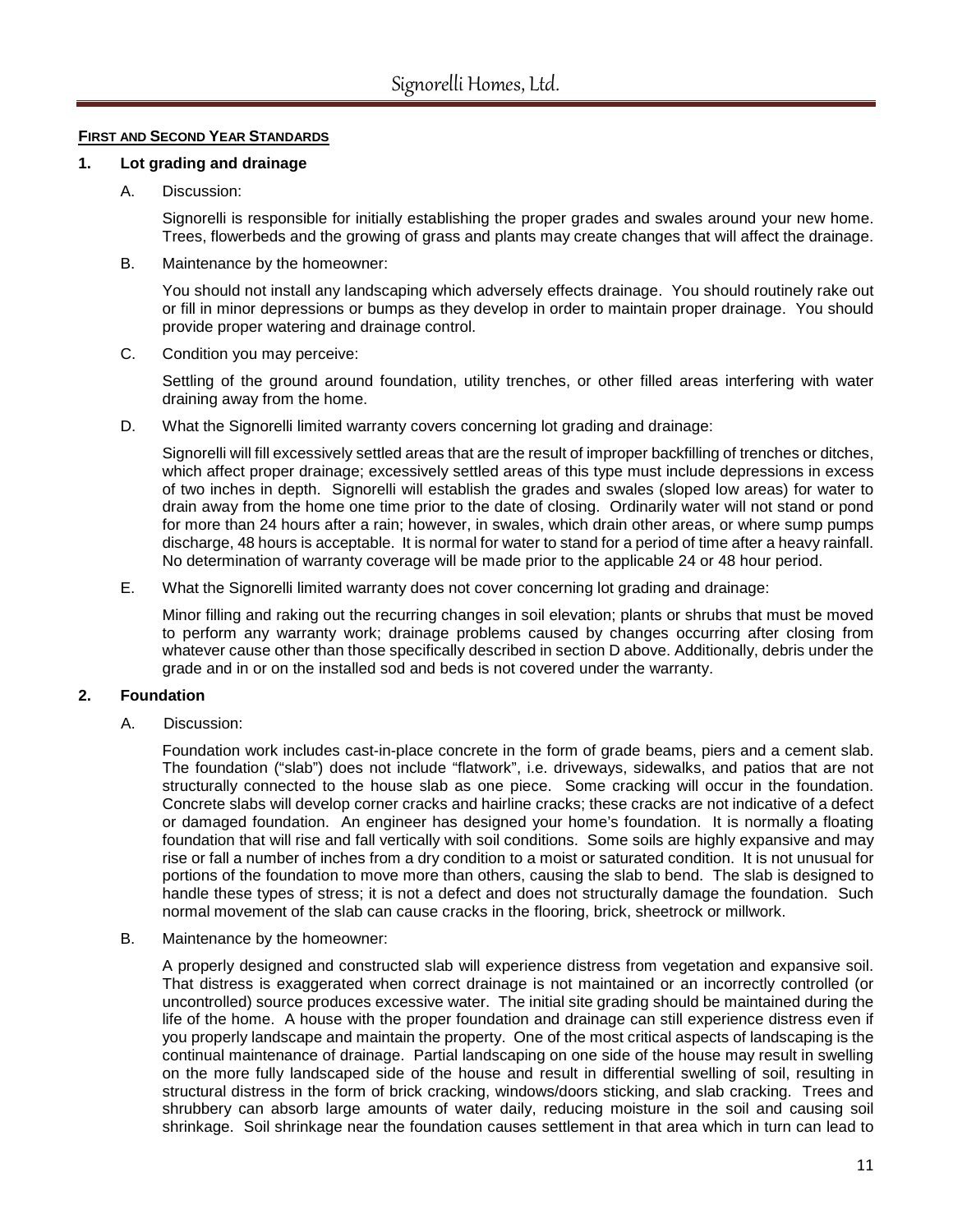cracks in finishes or sticking doors or other manifestations or movement. In drought conditions, soil in areas around trees and shrubbery must be adequately watered to prevent settlement and shrinkage.

C. Condition you may perceive:

Cracks in slab in attached or detached garage; cracks at the corner of the foundation; uneven concrete floors or slabs; cracks in concrete slab-on-grade floors under finished flooring; pitting, scaling or spalling (flaking, chipping) of concrete surfaces covered; settling, heaving or separating of stoops, steps or garage floors; standing water on stoops; and any cracks in cosmetic underpinning..

D. What the Signorelli limited warranty covers concerning foundations:

Signorelli will repair the foundation if there are cracks of more than 3/16 inch wide or 1/8 inch in vertical displacement in the load bearing portions of the foundation itself. No action will be taken to repair any cracks in the cosmetic underpinning or in any area of the foundation that is not a load bearing portion or element of the foundation. If cracks rupture the finished flooring material, Signorelli will do repairs necessary to make the cracks not readily apparent when the finished flooring material is in place. Color matches are not guaranteed. Water should drain from outdoor stoops and steps. However, it is normal for small amounts of water to stand on stoops for short periods (up to 24 hours) after it rains. Signorelli will repair concrete surfaces that disintegrate where the aggregate is exposed and loosened under normal use and weather conditions.

E. What the Signorelli limited warranty does not cover concerning foundations:

Concrete that is damaged by salt, chemicals, mechanical equipment, or other item of that nature occurring after construction. Signorelli does not cover cracks or displacement that does not exceed the tolerances specified above. Signorelli does not cover movement which does not cause a structural defect or movement caused by failure of the homeowner to follow proper maintenance procedures. Signorelli does not cover appearance or cosmetic items such as discoloration or staining, or lack of color matching of materials affected by a covered construction defect or the repair thereof. Normally some minor chipping or flaking of the surface will occur. This is not covered. The failure of the "slab" to technically comply with the plans and specifications for same if such technical non-compliance does not result in material damage to the home.

# **3. Drives, walkways and patios (concrete flatwork)**

A. Discussion:

Drives, walkways and patios are generally formed by concrete poured in place. They will move up or down with the soil. Expansion joints placed in the concrete to reduce cracking generally create controlled cracks. Flatwork will move and crack over time.

B. Maintenance by the homeowner:

A consistent moisture level around and under the flatwork will reduce movement and cracking but will not eliminate it completely.

C. Conditions you may perceive:

Cracking, staining, or differential movement, deterioration of wooden expansion joints.

D. What the Signorelli limited warranty covers concerning drives, walkways and patios (concrete flatwork):

Drives, walkways and patios (concrete flatwork) are not covered by this limited warranty:

E. What the Signorelli limited warranty does not cover concerning drives, walkways and patios (concrete flatwork):

Excessive settlement defined as a rise or fall of more than one inch in a one foot span within the first two years caused by improper installation will be covered under this warranty.

# **4. Rough carpentry**

A. Discussion: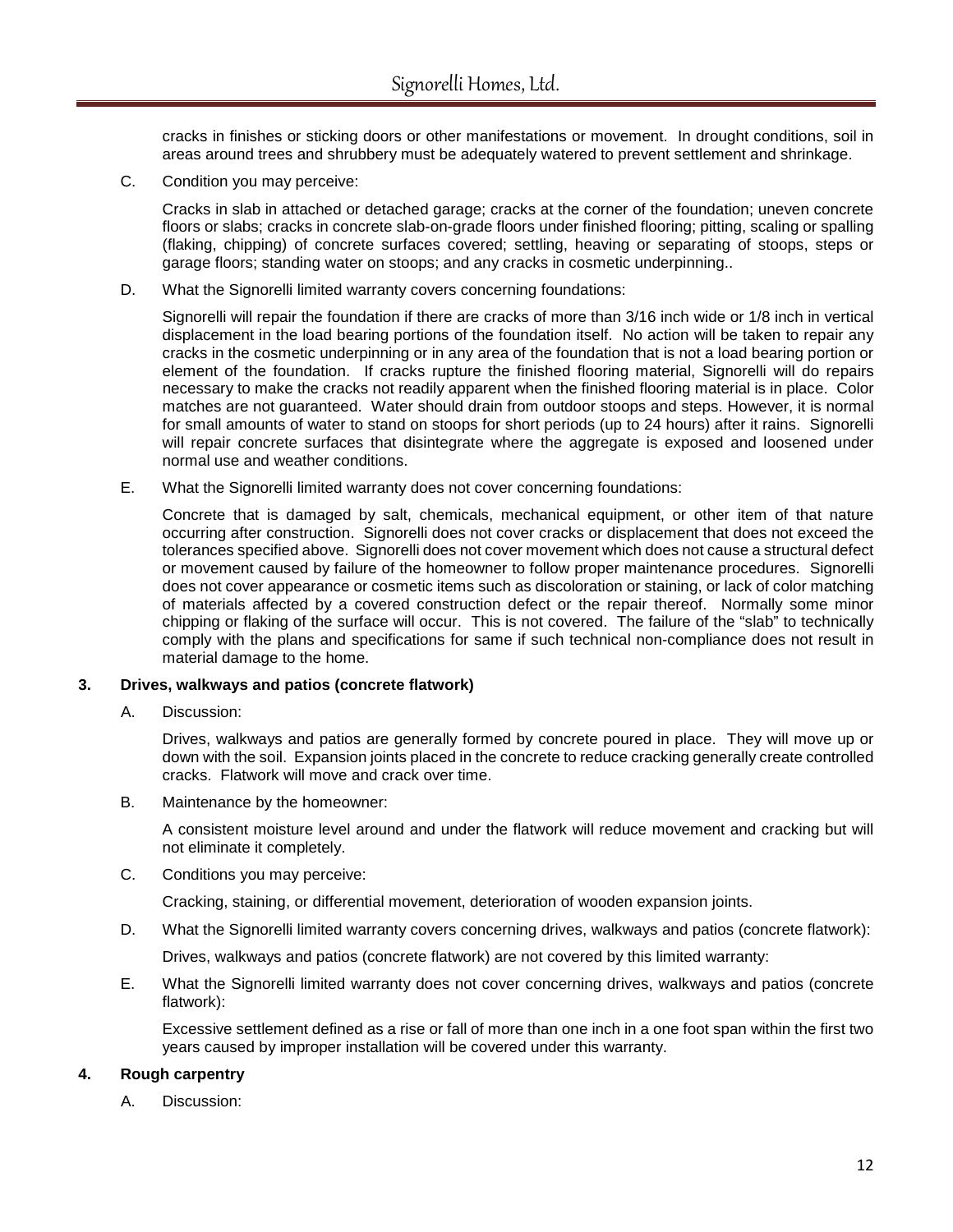Rough carpentry includes all the wood framing and bracing of your home including joists, rafters, subfloors, roof decking and all the connecting parts and pieces, usually hidden from view, except in the attic. Floor squeaks or loose sub-floor is often temporary conditions common to new construction, and a squeak-proof floor cannot be guaranteed. Roof vents are prone to movement due to expansion and contraction of PVC pipes and other building materials; this movement can cause leaks. Routine homeowner maintenance is needed to prevent such leaks, and the lack of such maintenance which results in any leak is not covered by this warranty.

B. Maintenance by the homeowner:

There is no normal or routine maintenance required for rough carpentry.

C. Conditions you may perceive:

Floors squeaking or bouncing, bowed walls, roof or bracing problems. Walls, ceilings or floors bowed or out of plumb.

D. What the Signorelli limited warranty covers concerning rough carpentry:

Excessively squeaking sub-floors will be repaired during the two-year warranty period if caused by an underlying construction defect. However, any moving of furniture and any damage to furniture or other personal property are exclusively the homeowner's responsibility. Signorelli has no responsibility for moving furniture or for damage to furniture or personal property occurring during repair. Excessively deflecting floors due to a defect in design, workmanship or material will be repaired. Excessively bowed or out of plumb walls will be repaired if they result from a construction defect.

E. What the Signorelli limited warranty does not cover concerning rough carpentry:

A squeak proof floor cannot be guaranteed and minor squeaks or creaks are not covered. Bowing of walls or floors not in excess of 3/8 inch measured within any 30-inch horizontal or vertical measurement. Walls out of plumb not in excess of 3/8 inch measured within any 30-inch vertical measurement.

#### **5. Masonry**

A. Discussion:

Masonry includes brick, stone, stucco or block walls, and brick fences or brick flatwork. Cracks up to 3/16 inch wide due to shrinkage or thermal expansion are common in masonry construction both in mortar joints and brick.

B. Maintenance by the homeowner:

Signorelli does not recommend patching minor cracks because the patch is almost always more unsightly than the crack due to the color mismatch of the mortar. Because the brick on your home is strictly a veneer, cracks do not affect the structural integrity or weathering properties of your home. For sake of appearance, you should maintain paint on your steel lintels.

C. Conditions you may perceive:

Cracks in masonry or veneer walls. Rust stains on door or window lintel areas.

D. What the Signorelli limited warranty covers concerning masonry:

Signorelli will repair cracks in masonry if they are more than 3/16 inch wide.

E. What the Signorelli limited warranty does not cover concerning masonry:

In the event of repairs Signorelli will not be responsible for obtaining an exact match in the color of the old and new mortar or bricks. Replacement bricks will not exactly match existing, weathered bricks. Signorelli will not be responsible for expansion and contraction cracks of less than 3/16 inch or cracks that are simply a result of the slab doing its job in allowing movement unless they exceed 3/16 inch. Painting or maintaining paint on steel lintels is also not part of the Signorelli limited warranty.

# **6. Finish carpentry (interior trim)**

A. Discussion: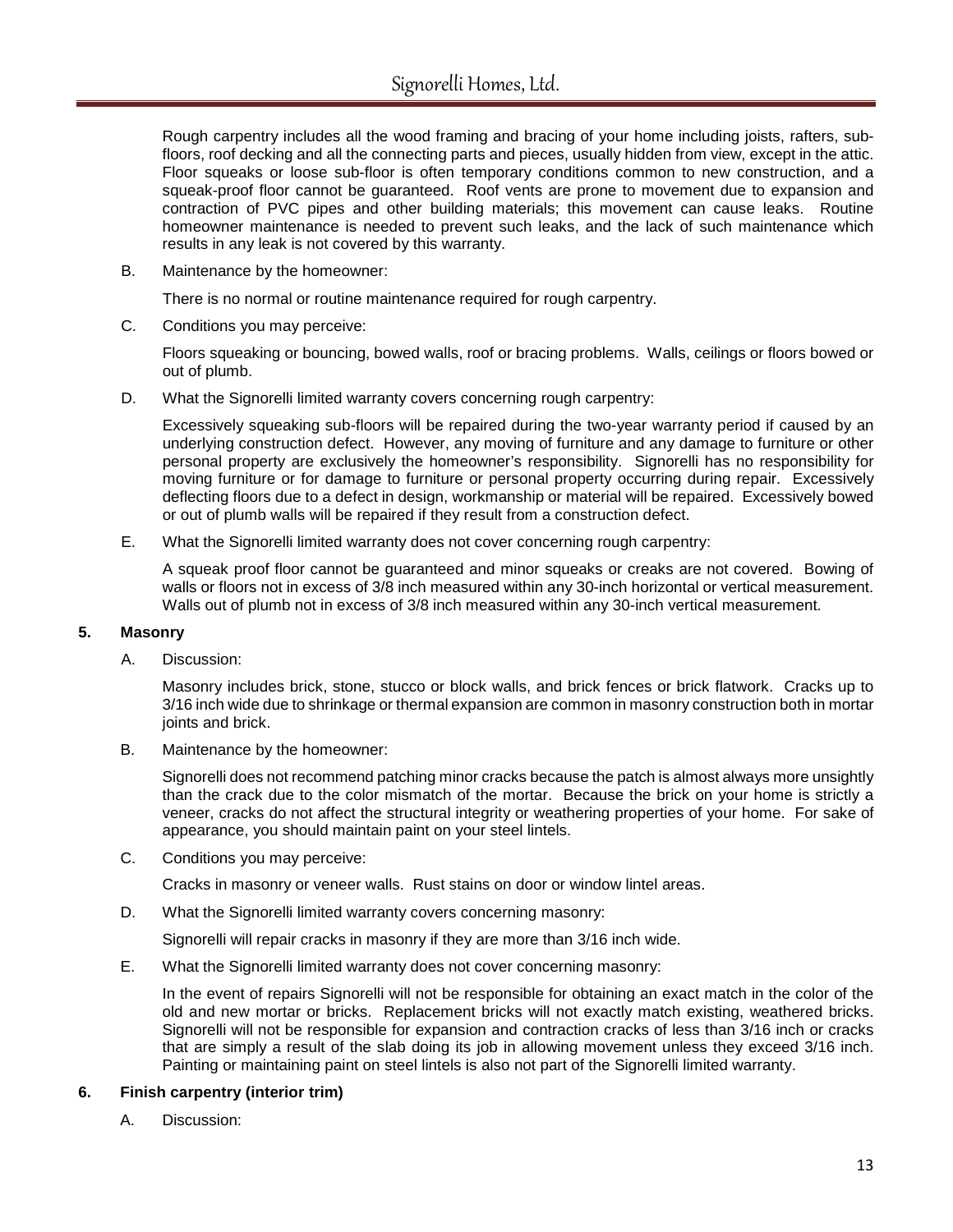Finish carpentry covers interior wood including kitchen cabinets, baseboards, crown moldings, doors, shelves, hampers, paneling, and other wood items inside the home. Some stains and discoloration are common in the new homes and are frequently temporary.

B. Maintenance by the homeowner:

The finish must be maintained. Exposed wood surfaces are protected by some surface finish. This can be paint, varnish, shellac, plastic coating, stains or other more exotic finishes. These surfaces need to be maintained and occasionally reapplied depending upon events beyond the scope of this book. Some finishes, since they are not exposed to the weather or heavy usage, and if kept clean, may last longer than others.

C. Conditions you may perceive:

Exterior mold or mildew, stains and discoloration. Cracking at joints or corners or where dissimilar materials join, warping or swelling of doors

D. What the Signorelli limited warranty covers concerning finish carpentry (interior trim):

Signorelli will repair any doors or drawer fronts that are warped more than 3/8 inch, measured by closing the drawer or door and measuring from the face frame to the furthest point of warping. Signorelli will correct any gap that is more than 3/16 inch wide. Signorelli will repair open joints in moldings or between moldings and surfaces if the gaps are more than 3/16 inch wide. Caulking is an acceptable method of repair. Stains or discoloration only if caused by underlying defects in construction that manifest themselves after the date of closing.

E. What the Signorelli limited warranty does not cover concerning finish carpentry (interior trim):

Signorelli is not responsible for providing an exact match on cabinet finishes. Cracks or warping that are less than the standard specified in section D above. Stains or discoloration, unless caused by underlying defects in construction. Damage from mold and mildew is not covered by this limited warranty. Bi-fold doors which come off track. This condition is a common occurrence and is not covered by this limited warranty.

# **7. Thermal and moisture protecting materials**

A. Discussion:

Thermal and moisture protecting materials include waterproofing, insulation, roofing and siding, sheet metal, sealant and gutter. Insulation does not render a wall or rooms soundproof. Your roof has been designed to give you many years of service. Roofs and flashing should not leak under normally anticipated conditions. Gutters and downspouts may overflow during heavy rains but they should not leak at connections. It is industry practice to install gutters so that they are nearly level. Small amounts of water may stand in a gutter after a rain. Roof vents are prone to movement due to expansion and contraction of PVC pipes and other building materials; this movement can cause leaks. Routine homeowner maintenance is needed to prevent such leaks, and the lack of such maintenance which results in any leak is not covered by this warranty.

B. Maintenance by the homeowner:

Buildup of leaves, pine needles and other debris can cause leakage. Roofing and gutters must be kept clean. Ice or snow buildup, although rare, can cause leakage when they melt and run into ice dams. Owner should, on a regular basis, replace caulk or mastic that is used to seal flashing to other materials.

C. Conditions you may perceive:

Ice buildup on roof; leaks in roof or flashing; delamination of veneer siding or joint separation; leaks in gutter and/or downspouts; standing water in gutters; leaks in exterior (outside) walls because caulking is inadequate; leaks of various magnitudes or from various sources; mold or mildew resulting from leaks or moisture.

D. What the Signorelli limited warranty covers concerning thermal and moisture protecting materials:

Signorelli will insulate the home but insulation does not render a wall or room soundproof. Signorelli will repair roof or flashing leaks within the first two years after the date of closing. Signorelli will repair gutter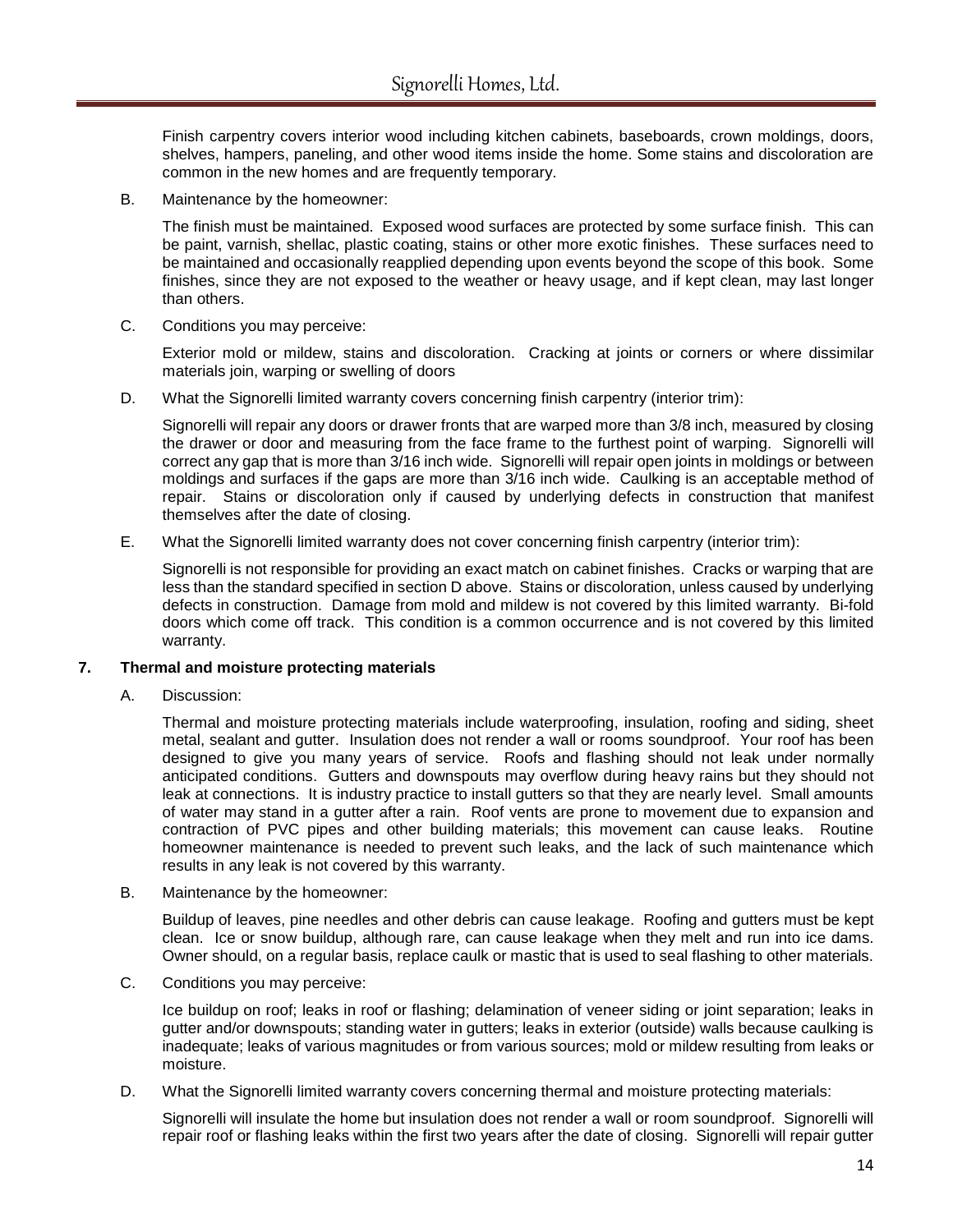and downspout leaks. If the water is more than one inch deep in a gutter and the gutter is not clogged with debris, Signorelli will repair the gutter so that water can drain properly. If water is coming into the home, Signorelli will repair leaking joints or cracks in the exterior wall surface around openings and flashing.

E. What the Signorelli limited warranty does not cover concerning thermal and moisture protecting materials:

Signorelli does not cover leaks from tropical storms, hurricanes, tornadoes and other similar severe weather. Leaks due to wind driven rain or caused by ice or snow buildup or owner action or negligence, are not covered by this limited warranty. Signorelli limited warranty does not cover any leak or condition which is covered by the owner's homeowner's insurance policy. The cosmetic appearance of roofing, including mildew, is not a warranted condition under this limited warranty. This limited warranty does not cover damage due to the presence of mold, mildew, or toxic substances, however caused.

#### **8. Exterior doors and windows**

A. Discussion:

Doors and windows include wood, metal, and plastic doors, garage doors, wood, plastic vinyl clad and metal windows, weather-stripping and seals, sliding doors, glass, and hardware. Some warping of exterior doors is normal and is caused by surface temperature and moisture changes. Garage doors and windows should not leak under normal conditions. Normal conditions do not include severe weather such as tropical storms, hurricanes, tornadoes or wind driven rain. During severe weather conditions, some leakage is normal.

B. Maintenance by the homeowner:

All doors need routine maintenance to correct small problems. Exterior stained doors will need wax or polish every two (2) or three (3) months to keep them looking new. Windows may need annual checks for deterioration of caulking. Maintenance of weather-stripping and caulking is considered to be routine maintenance and is the responsibility of the homeowner.

C. Conditions you may perceive:

Outside doors are warped; panels in doors shrink so that raw wood edges show; split in panels of a door; garage doors do not operate properly; rain or snow leaks in through garage doors; windows do not function properly; condensation and/or frost on inside surfaces of windows; air leaks around doors and windows; sliding doors do not operate properly; broken glass; locks on doors or windows do not operate properly.

D. What the Signorelli limited warranty covers concerning exterior doors and windows:

Signorelli will repair any doors that warp to the extent that they satisfy one of the following: (1) they no longer open or close secure without excessive effort, (2) they are no longer weather resistant to the extent originally designed or intended by the manufacturer; and/or (3) they warp more than 3/8 inch, measured diagonally from corner to corner. If light is visible through the split in a non-translucent panel, Signorelli will repair the panel. If garage doors do not operate properly under normal use, Signorelli will adjust or correct them. Garage doors will be installed in accordance with manufacturer's specifications. Signorelli will repair leaks resulting from a failure to properly install the garage doors. Signorelli will correct the windows so that they operate without excessive effort. Doors and windows will be installed according to the manufacturer's standards. If air comes in because doors, windows, or improperly installed weather-stripping is not properly installed, then Signorelli will repair the improperly fitted doors, windows or weather-stripping. Signorelli will correct improperly fitted screens. Sliding doors will be installed according to the manufacturer's specifications. Signorelli will repair inoperative sliding doors. Signorelli will repair any hardware which does not meet manufacturers' standards. Weather-stripping that cannot be adjusted by the homeowner will be repaired.

E. Signorelli limited warranty does not cover concerning exterior doors and windows:If you install a garage door opener, Signorelli is no longer responsible for the operation of the garage door. Condensation may occur on the interior of windows and doors due to atmospheric and other conditions that are beyond the builder's reasonable control and Signorelli has no responsibility for this condition. Broken or scratched glass or windows. Torn or damaged screen mesh is not covered. Leaks due to extreme weather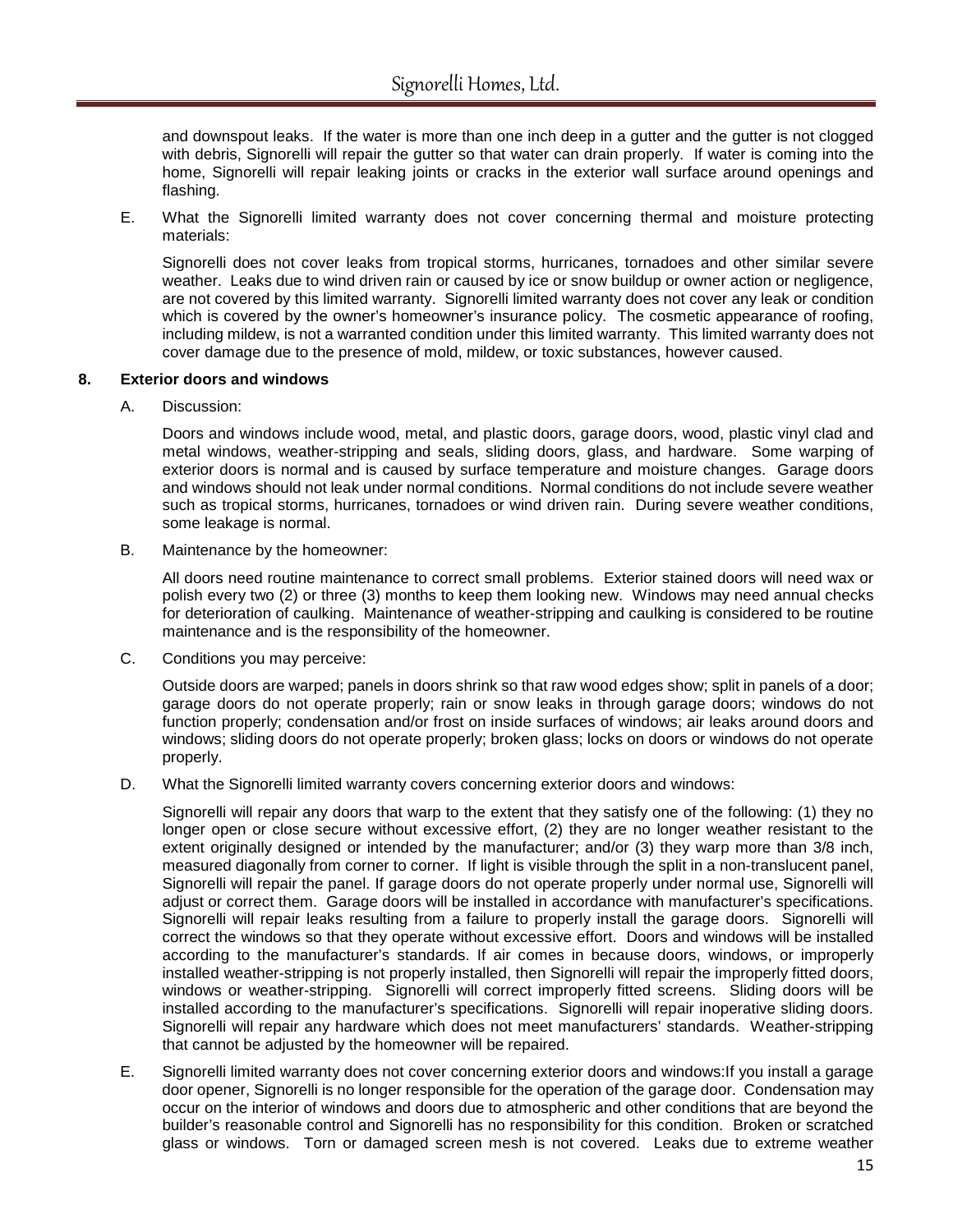conditions unless resulting directly from faulty installation. Window condensation or damage from moisture pooling due to window condensation is a result of conditions beyond the control of Signorelli and is not a warranted defect. Damage from mold, mildew, or toxic substances, however caused.

# **9. Exterior Wood Fencing**

#### A. Discussion:

Exterior wood fencing, in communities where installed, is done so in accordance with ACC restrictions and is typically a 6' 2-railed fence. The fence is typically installed in a "good neighbor" design of alternating pickets every approximately 8' run of fence, where the fence intersects another customer's property (shared property line). Treated lumber is used for the posts and cross rails, but there is not stain or other sealant used on the fencing, and as such the fence is prone to decay, deterioration, and discoloration in the elements.

#### B. Maintenance by the Homeowner:

Since the fence is constructed of wood and is subject to the elements it is imperative that the fence is stained and sealed by the homeowner in order to prevent discoloration, decay, and deterioration of the fence. Additionally, as the fence posts settle in the ground the posts on either side of the gate may settle as well, making the gate difficult to open or close. It is up to the homeowner to make any adjustments to the gate.

C. Conditions you may perceive:

Deterioration of the fence may occur due to exposure to the elements to include: gate not opening or closing properly, pickets warping or twisting, pickets coming loose from fence rails, pickets splitting, posts leaning or out of plumb vertically, cross rails twisting and pulling away from posts, graying out and changing color, and potentially some of the pickets could rot.

D. What the Signorelli limited warranty covers concerning fencing:

There is no warranty provided for the exterior wooden fencing on any home

#### **10. Surface finishes**

A. Discussion:

Surface finishes include finishes on lath and plaster, gypsum wallboard, ceramic tile, finished wood floors, resilient flooring or floor covering, paint, stain or varnish, wall coverings, carpeting, stucco, marble, real or synthetic, plastic laminate, ceramic and other tile, porcelain, and fiberglass. Hairline cracks at joints in moldings, at seams and tape joints, between dissimilar materials are normal and should be expected within certain tolerances. Nail pops are common and are due to contraction and expansion of lumber products. Color and surface variations are inherent in natural products.

B. Maintenance by the homeowner:

Keep all surfaces clean and polish or wax them as needed. Refinish the surface if required. Caulking and repainting will need to be done periodically. Caulking or grouting of tile or marble is frequently required. All vinyl flooring used in your home is no wax vinyl. Occasional damp mopping is usually all that is recommended by the manufacturer. Sharp objects can gouge vinyl floors and you should avoid high heels on vinyl floors. See the portion of this warranty that deals with care of shoe mold. Ceramic tile floors should be cleaned with water only. For best results, clean small sections at a time. Marble and granite are natural products and should be damp mopped only. They will absorb water and may discolor if not dried properly. Grout is not sealed when tile is installed and the homeowner is responsible for maintenance of the grout and joints; there is no warranty coverage for cracking, loss of grout, staining or discoloration of grout as same is the homeowner's sole duty and obligation to maintain. Wood floors finished with a polyurethane coating should be vacuumed or swept on a regular basis.

C. Conditions you may perceive:

Cracks in inside walls and ceilings; nail pops, blisters in drywall tape, and other blemishes on inside of walls and ceilings; cracks; chips or cracks in floor, counter or wall tile; loose floor, counter or wall tile; cracks in grouting of ceramic tile joints or at junctions between tiles and other materials (e.g. between tiles and bathtub); cracks between the floor boards; nail pops on surface of resilient floor covering;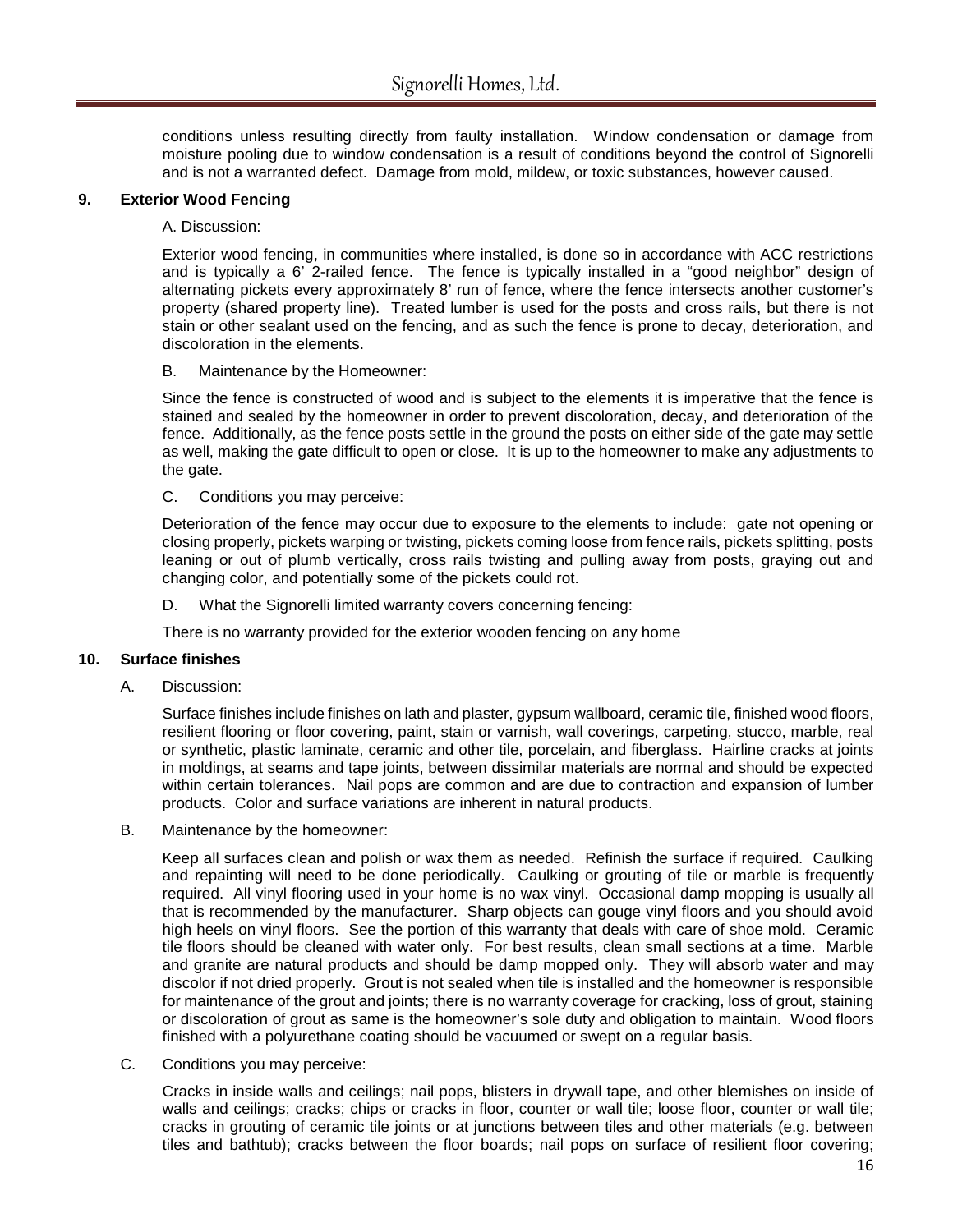dispersions or ridges in resilient flooring because the sub-floor is irregular; resilient flooring lifts, bubbles, or becomes unglued; visible seams or shrinkage gaps at joints of resilient flooring; cuts and gouges; deteriorating, fading, or peeling of outside paint; painting made necessary by other repair work; deteriorating varnish or lacquer finish on outside woodwork; deteriorating varnish or lacquer finish on inside of woodwork; mold, mildew, fungus or other toxic substances on painted surfaces; deteriorating, fading, or peeling of interior paint; peeling wall covering; mismatched edges of wall covering, pattern mismatch, and open seams cracks in outside stucco walls; scratches, nicks, chips, or blemishes.

D. What the Signorelli limited warranty covers concerning surface finishes:

Cracks in inside walls and ceilings are not unusual. Signorelli will repair all cracks that are more than 3/16 inch wide. Signorelli will correct nail pops, blisters in drywall tape, and other blemishes only when caused by an underlying construction defect. If wallboard has cracks that are more than 3/16 inch wide, Signorelli will repair the condition. Signorelli will secure loose tiles but an exact finish match is not guaranteed. Signorelli will not replace cracked tiles. Signorelli will repair all cracks in the floorboards that are more than 3/16 inch wide. Signorelli will repair any ridges or depressions which are readily apparent and which are more than 3/16 inch high or deep. The ridge or depression measurement is the gap created at one end of a 30 inch straightedge (for a ridge) or in the center of a depression (for a depression) placed over the depression or ridge with one end of the straightedge on one side of the defect, held tightly to the floor or surface. If the gaps are more than 3/16 inch wide between pieces of resilient flooring, Signorelli will repair them. If the gaps between flooring and other materials are more than 1/8 inch wide, Signorelli will repair the affected area only. If painting is required because of other repair work, Signorelli will paint to match surrounding areas as closely as is reasonably practical but an exact match is not guaranteed. Signorelli will repair wall covering which peels other than in tub areas or other areas subject to steam or moisture. Cracks are not unusual in the surfaces of outside stucco walls. Signorelli will repair any cracks that are more than 3/16 inch. Signorelli will repair paint, stain or varnish which peels or deteriorates due to improper application. Signorelli will properly prepare and refinish any areas that are affected.

E. What the Signorelli limited warranty does not cover concerning surface finishes:

Signorelli will not be responsible to match tile patterns and color between the old and the new tile or grout. Signorelli will not be responsible for any crack or chip on a surface finish. Fading of paint or stain is normal and not considered a defect. The amount of fading will depend on the climate where the home is located. Mismatched edges of wall covering, pattern mismatches, and open seams are not covered. Signorelli will not be responsible for an exact match of the old and new flooring. Hollow sounding tile or flooring is not a defect and is not warranted. Varnish or lacquer on outside woodwork deteriorates quickly and is not covered. Spots and/or minor fading can occur naturally when a carpet is exposed to light or chemicals. Signorelli has no responsibility for this condition. Mold, mildew, mold, fungus, or other toxic substances may form on painted surfaces over time because of warmth or moisture and is not covered. Interior painted surfaces will deteriorate, fade, or peel over time and are a homeowner responsibility. Color and surface variations of natural products such as marble, granite, or wood are not covered.

#### **11. Louvers, vents and fireplaces**

A. Discussion:

The fireplace and chimney should function as designed. High winds, however, can cause temporary negative draft situations. Similar negative draft situations can also be caused by obstructions such as large branches of trees too close to the chimney. Some homes may also need to have a window opened slightly to create an effective draft.

B. Maintenance by the homeowner:

Chimney flues need to be kept clean and clear of obstacles. Creosote build-up in the flue is a direct result of the materials and manner in which the fireplace is utilized. Burning of non-seasoned wood or improper operation will greatly worsen this situation. Chimney flues should be cleaned regularly based on the amount of build-up.

C. Conditions you may perceive: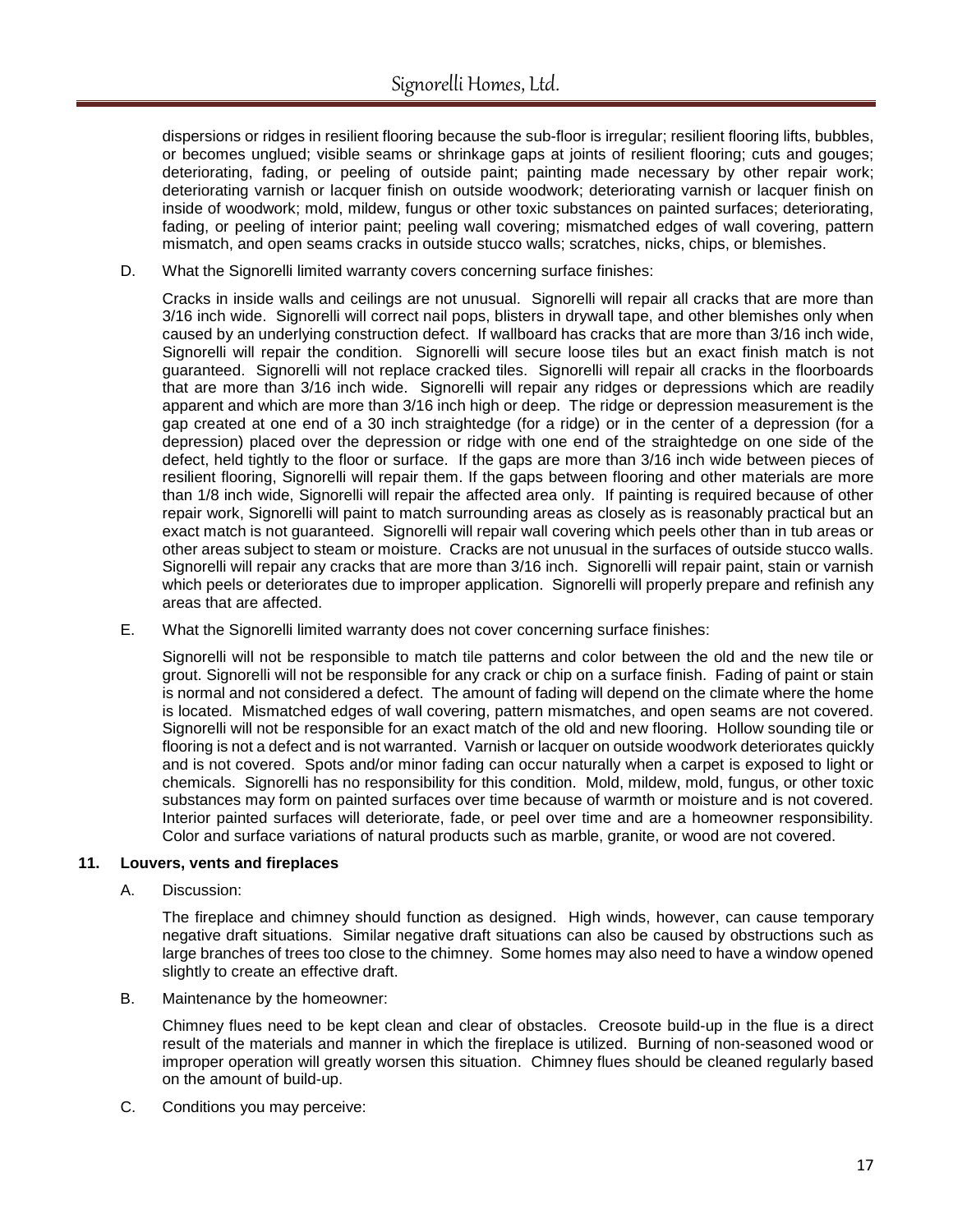Inadequate ventilation of attics and crawl spaces; improper drawing of fireplace or chimney; separation of chimney from the structure to which it is attached; firebox (area where the fire burns) paint has changed; cracks in firebrick (brick that lines the fireplace) and mortar joints. Water penetration into the firebox.

D. What the Signorelli limited warranty covers concerning louvers, vents, and fireplaces:

Signorelli will repair the louvers and vents so that they provide ventilation. If the draft problem is caused by improper installation, Signorelli will repair the problem. It is not unusual for a new chimney to separate slightly from the structure to which it is attached. Signorelli will repair any chimney that has separated from the home more than 3/8 of an inch in any three foot vertical measurement. What the Signorelli limited warranty does not cover concerning louvers, vents, and fireplaces: Signorelli will not be responsible for problems caused by alteration of the original ventilation system. Several things can cause temporary negative draft situations in a fireplace or chimney. These include high winds, obstructions such as large branches or trees too close to the chimney. Tight insulation and weatherproofing throughout the house may require a partially open window to draw properly. Signorelli will not be responsible for these problems. The heat from a fire can naturally change any finish on the firebox or surrounding area. This condition is not covered. Roaring fires can naturally cause cracking. This condition is not a defect. A certain amount of water penetration into the firebox is expected and is not a defect and is not covered by this limited warranty.

# **12. Kitchen countertops and bathroom fixtures**

A. Discussion:

The majority of kitchen counter-tops used by Signorelli are slab granite, various solid surfaces, or quality plastics laminated to a wooden base. Bath counter-tops are normally of simulated marble. Any defects in appearance such as scratches, chips, color variation, cuts, etc. are not covered by warranty.

B. Maintenance by the homeowner:

Some ink found in newspapers and those used for marking meats can stain countertops. Never use knives directly on counter-tops. They scratch the surface and become hiding places for dirt and bacteria. Kitchen counters are not built to withstand a person's weight. Sitting on them can cause breakage or may result in the counter pulling away from the wall. To prevent leaks, regularly check the caulking between the backsplash and the wall. When cracks appear, homeowner must properly re-caulk as this is an item of routine homeowner maintenance, and there is no coverage for this condition under this warranty. Caulk shrinkage is common and to be expected and homeowner must maintain the caulking as Signorelli will not re-caulk any area where caulk has not been maintained by the homeowner. The cultured marbled surfaces in the bathtubs, sinks and showers of your home are vulnerable to chipping, scraping, scratching and dulling. If heavy or sharp objects are dropped on them, the resulting damage is not covered by this limited warranty. When cleaning, never use an abrasive cleaner because it will scratch the finish. There are many nonabrasive cleaners on the market that will do an excellent job of cleaning. These surfaces can also stain or burn, so be careful what you set on them. It is normal for caulking to dry and shrink with time leaving gaps where tile meets tubs and showers. This is remedied by removing dried, loose caulking and reapplying a thin bead of silicone caulking. Then smooth with your finger. Clean the excess and allow it to dry 48 hours before getting it wet. This is one of the more important maintenance items. Various types of caulking can be purchased at any hardware store.

C. Conditions you may perceive:

Scratches, chips, color variation. Stains and cuts. Leaks and damage caused by unrepaired leaks. Caulk cracking in many parts of the home.

D. What the Signorelli limited warranty covers concerning kitchen counters and bathroom fixtures:

Defects in workmanship or material are covered unless covered by a manufacturer's warranty. These are rare in that any defect is usually readily noticeable prior to the date of closing. After that, cosmetic items or flaws, which may appear, are not covered by this warranty. There is no substitute for a careful examination prior to the date of closing.

E. What the Signorelli limited warranty does not cover concerning kitchen counters and bathroom fixtures: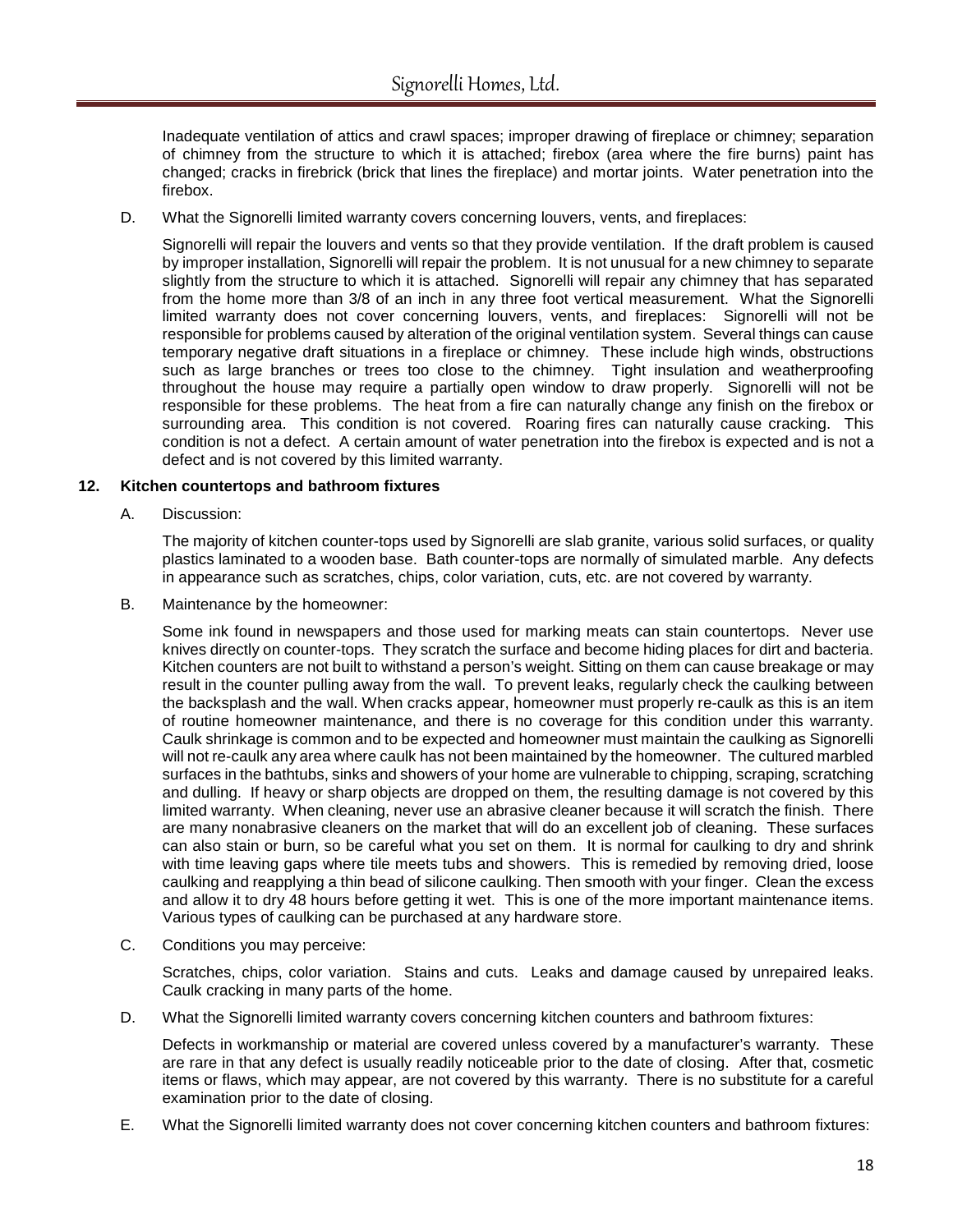Defects in appearance such as scratches, chips, tarnish, color variation, cuts, or other cosmetic issues are not covered. Leaks caused by failure to re-caulk. Defects covered by a manufacturer's warranty.

# **13. Exterior Trim**

A. Discussion:

Exterior trim consists of exterior doors, cornice work and siding as well as other wood exterior items.

B. Maintenance by the homeowner:

Your front door is exposed to the weather, is used constantly and is coated with a finish that will require wax or polish on a monthly basis. Cleaning of exterior wood surfaces of dirt, visible mold, and mildew on a regular basis and occasional painting or staining is necessary.

C. Conditions you may perceive:

Mildew stains, cracks or separation between dissimilar materials or at joints.

D. What the Signorelli limited warranty covers concerning exterior trim:

If light is visible through the split in a panel, Signorelli will repair the panel. Signorelli will repair any open joints that do not keep out the elements. Signorelli will install exterior trim to obtain an adequate clearance between siding and finished grade at the date of closing, but not thereafter. All siding will be installed so that it meets the manufacturer's standards and is painted or protected. Signorelli will repair or replace any siding that delaminates or separates. Signorelli will only paint new materials as part of the repair. The paint probably will not be an exact match to the original colors.

E. What the Signorelli limited warranty does not cover concerning exterior trim:

Exterior mold, mildew, or other toxic substances. Stains and discoloration. Cracking or joints or corners not in excess of 3/8 inch. An exact match in paint or stain colors if repair work is done by Signorelli cannot be guaranteed.

# **14. Carpeting**

A. Discussion:

Carpet can be of many different materials or grades.

B. Maintenance by the homeowner:

Refer to your particular manufacturer guidelines for maintenance.

C. Conditions you may perceive:

Open carpet seams; carpet becomes loose, wrinkled; stains and spots on carpet or fading of carpet; excess wear.

D. What the Signorelli limited warranty covers concerning carpeting:

Signorelli will re-stretch carpet once during the warranty period. Seams that open up or carpet that pulls away from the wall will be repaired. The fact that a seam is visible does not amount to a defect. Signorelli will repair any openings or gaps in the seams that are not caused by homeowner neglect. If Signorelli originally installed wall-to-wall carpeting as a primary floor covering, Signorelli will secure or reattach any of the carpeting that has loosened from the material to which it is attached.

E. What the Signorelli limited warranty does not cover concerning carpeting:

Seams will show and are not covered nor are spots on carpet or fading. Wear is not covered; neither is damage caused by abuse or lack of maintenance. If spots or wear is caused by a manufacturing defect, the manufacturer (not Signorelli) is solely responsible for repairing or replacing the carpet.

# **15. Plumbing Systems**

A. Discussion:

The type of plumbing fixtures can vary greatly from home to home in appearance and performance depending on which fixtures a particular homeowner has selected.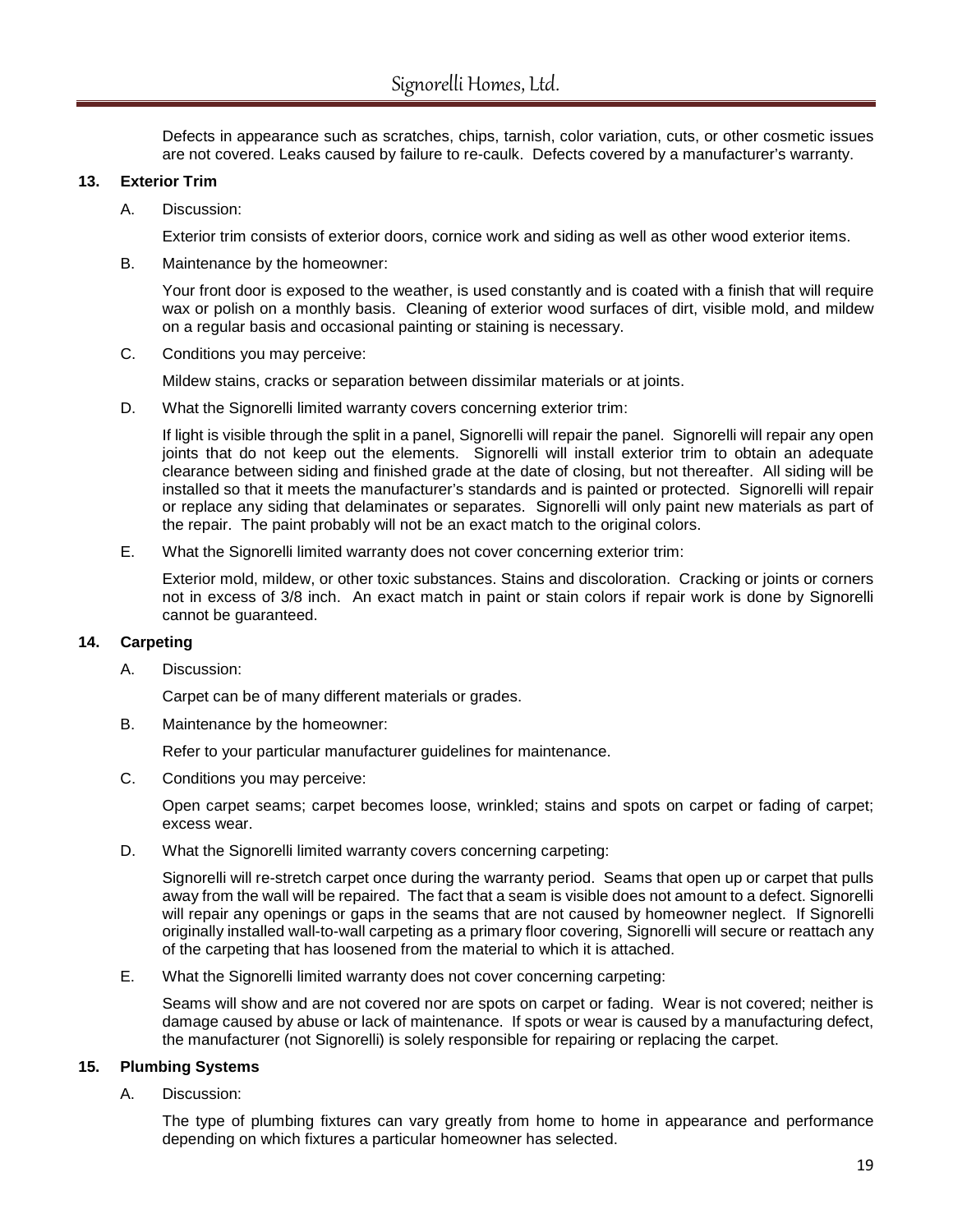B. Maintenance by the homeowner:

To keep your faucets looking bright and new, wipe them with a soft, damp cloth or sponge. Use only warm water to remove water spots. Do not use abrasives, alcohol, ammonia-based cleaners or mineral spirits. A high quality wax polish will make cleaning easier. Your most frequent maintenance task with a faucet will be cleaning the aerators. Aerators add air to the water as it leaves the faucet, thereby reducing splashing and saving water. They are most common in kitchens and bathrooms. To clean an aerator, unscrew it from the mouth of the faucet, remove any debris, remove and rinse washers and screens. Replace them in the original order and put the aerator back on the faucet. Frequency of cleaning will depend on local water conditions. Generally every three or four months is adequate.

C. Conditions you may perceive:

Plumbing pipes have frozen and burst; leaks in faucets or valves; defects in plumbing fixtures, appliances, or trim fittings; noisy water pipes; leaks in pipes; stopped-up sewers, fixtures, and drains; water supply system does not deliver water; septic tank, distribution box and pump do not meet state, county or local requirements; scratches and tarnish on hardware.

D. What the Signorelli limited warranty covers concerning plumbing systems:

Drain, waste, vent, and water pipes will be protected to the extent required by local building codes, if applicable, or generally accepted industry standards, if no local building code applies. Signorelli will repair or replace any faucets or valves that leak because of defects in workmanship or materials.

Some noise in the water pipes is natural and comes from the flow of water and from the pipes expanding. If there is a pounding noise from improperly anchored pipes, Signorelli will repair the condition.

Signorelli will repair leaks or clogs caused by defects in workmanship or materials.

E. What the Signorelli limited warranty does not cover concerning plumbing systems:

It is the manufacturer's responsibility to repair any fixture, appliance, or fitting that does not meet the manufacturer's standards. Any product covered by a manufacturer's warranty is not covered by this limited warranty. Condensation on pipes is not the same as a leak and is not a defect. Signorelli is not responsible for any defect which is not construction related, including any failure of municipal systems. Scratches and tarnish on fixtures is not covered. Plumbing stoppages or "backups," clogged toilets or drains which are the result of a lack of homeowner maintenance, or misuse or abuse. Signorelli is not responsible for conditions beyond its control, such as freezing, saturated oil, an increase in the elevation of the water table, water quality, excessive use of the system, or limitations established by the local governing agency. Signorelli is not responsible for septic systems or the component parts thereof or for any defect or malfunction or improper design or construction thereof unless there is a separate rider to this limited warranty specifically providing coverage for septic systems, and then Signorelli covers defects relating to septic systems only to the extent specifically set forth in the rider. Water flow will cause some noise, which is to be expected and is not covered. Grass or shrub growth or lack thereof, or coloration or variation thereof due to underground installation of pipes, drain fields, septic lines, propane tanks or lines is not a defect and is not covered.

#### **16. Electrical Systems**

A. Discussion:

Electrical systems include electrical conductors, fuses, circuit breakers, outlets, switches, fixtures, service and distribution.

B. Maintenance by the homeowner:

The wiring in your home is protected by circuit breakers. They are the safety valves of your home's electrical system. Should the circuit become overloaded by too many appliances or an appliance whose power needs are too great for that circuit, the breaker will trip. The circuit breakers are located on your electrical service panel box, which can normally be found either outside the home, or inside the garage. To reset a circuit breaker, first switch it to full off. There will be an audible click and then back to full on. This is also where you will find the main circuit breaker that controls all electricity to your home. In the event of total power failure, check to see if your neighbors have power. If not, notify your energy provider. If the power is off only in your home, check the main circuit breaker. If breakers continue to trip, contact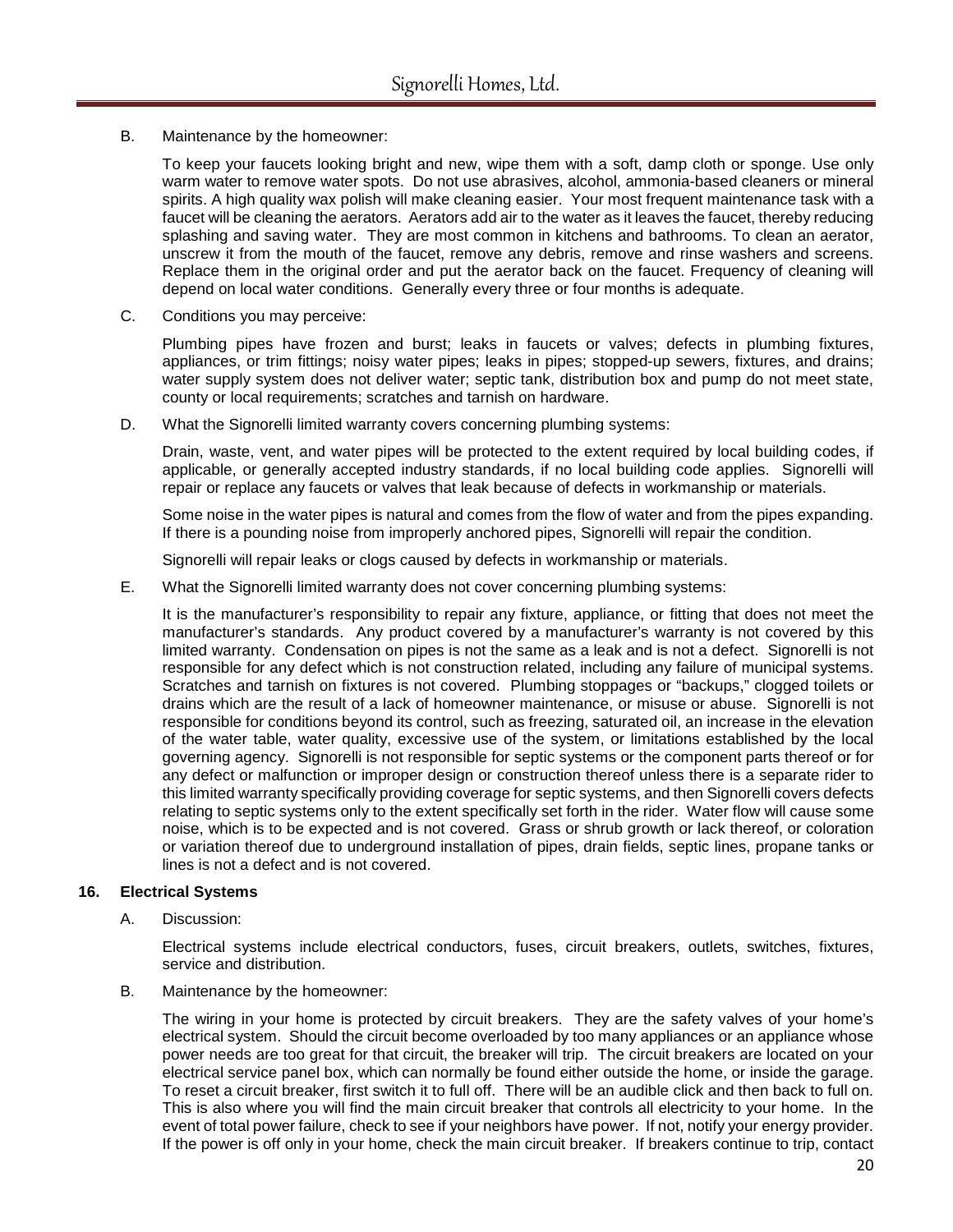Signorelli. Your home is also equipped with ground fault circuit interrupter breakers (GFCIs). These low voltage breakers serve as a safety feature for the wet areas of your home. You will find them in the outlets located in the baths, garage, kitchen and outside the home. These breakers sense any extra load on the circuit and cut the power to avoid electrical shock. For this reason, it is unlikely that these outlets will accept power tools or appliances such as freezers or vacuum cleaners. If you are going to place a freezer in your garage, and if there is a GFCI outlet available you may not be able to use it for such appliances. Such appliances and additional usage of power are not contemplated by this limited warranty and should you decide to install such appliances, it may be necessary for you at your expense to have a licensed electrician install another 110-volt outlet on a dedicated circuit. All outlets in the garage may be GFC protected; this may cause tripping or power outages or surges which may result in the freezer (or similar appliance such as a refrigerator) to lose power or turn off. You also have code required arc fault protectors in your family room. These detectors sense current malfunctions in lamps, appliances, etc. or the cords attached to these appliances.

There may be something you can easily and safely remedy without the expense of an electrician. Before reporting an electrical problem, check the following items first:

- 1. Check the GFCI reset button first. If it continues to trip or malfunction, promptly have a licensed electrician check it;
- 2. The recessed lights in your home have a built-in safety feature to prevent overheating. If they go off, they may have overheated and will come back on when they cool down;
- 3. Check the circuit breaker. If a breaker continues to trip, there may be too many appliances on that circuit or one of them may have a short;
- 4. For your convenience, an outlet may have been wired to a wall switch. Check to see if a wall switch controls the outlet;
- 5. If the garbage disposal has no power, check the reset button; and check to see that the disposal is not clogged. Never stick your hands in the blade area;
- 6. If the dishwasher doesn't function, check the dishwasher switch.
- C. Conditions you may perceive:

Fuses blow or circuit breakers (excluding ground fault interrupters) kick out; air leaks around the electrical outlets; malfunctions in electrical outlets, switches, and fixtures; ground fault interrupters frequently trip; electrical wiring does not carry its design load for normal residential use.

D. What the Signorelli limited warranty covers concerning electrical system:

Signorelli will check the wiring circuits and make sure they function properly. Cold air can be drawn through an outlet on an exterior wall into a room. Signorelli will repair this condition once after the date of closing or first occupancy, whichever occurs first. Signorelli will repair or replace all defective outlets, switches or fixtures.

Ground fault interrupters are sensitive and can easily be tripped. Normally, this is not indicative of a construction defect. Signorelli will correct the interrupters if the tripping is due to a defect in materials or installation.

Signorelli will repair any wiring that does not perform as intended.

E. What the Signorelli limited warranty does not cover concerning electrical systems:

Signorelli is not responsible for problems caused by conditions beyond its control. Signorelli is responsible for original installation only.

Signorelli is not responsible for minor light flickering under a heavy load such as an air conditioning start up.

Signorelli is not responsible for defective lamps, appliances and cords that cause arc fault protectors to trip.

# **17. Heating, ventilation and air conditioning (HVAC)**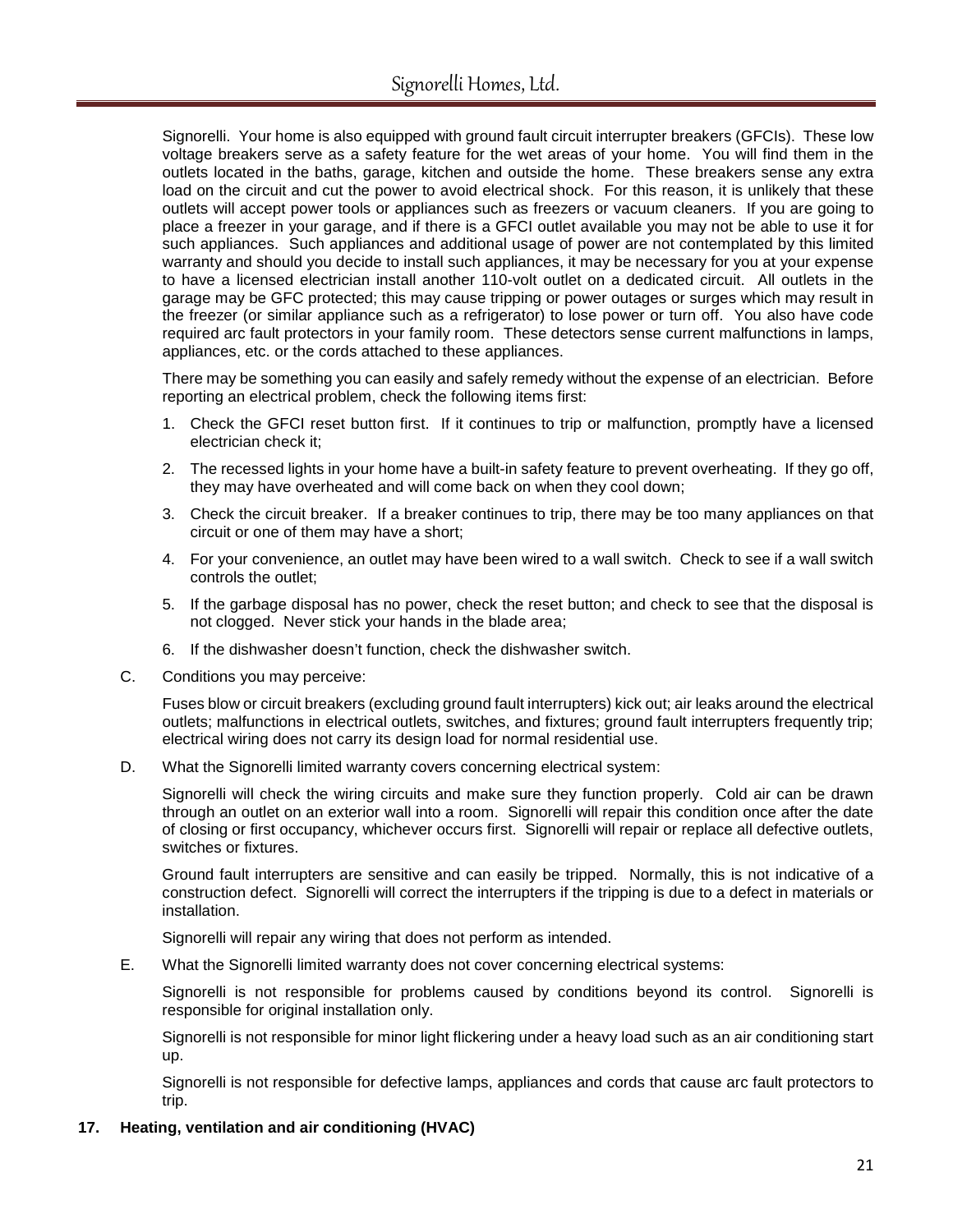A. Discussion:

The HVAC system includes the air distribution system, air return system, condensation drain lines and all associated mechanical equipment.

B. Maintenance by the homeowner:

Owner must maintain equipment according to manufacturer specifications. Unless routinely cleaned condensation lines will eventually clog. Owner must maintain the condensation drain lines. You should replace your air return filters every 30 days. Do not pour bleach into air conditioning drain pans.

C. Conditions you may perceive:

Inadequate heating; leaks in refrigerant lines; inadequate air conditioning; clogged condensation drain lines; mechanical part of the evaporative cooling system does not operate properly; ductwork makes ticking and crackling noises; ductwork makes a booming noise; separated or unattached ductwork.

D. What the Signorelli limited warranty covers concerning heating and air conditioning:

The heating system is designed to maintain an indoor temperature of 70 degrees Fahrenheit. The temperature is measured in the center of each room at a height of five feet above the floor. Signorelli will repair any heating system which does not provide this temperature. Signorelli will repair all leaking air conditioner refrigerant lines and will recharge the unit if due to a defect in workmanship or materials. The cooling system is designed to maintain a 20 degree temperature differential between indoor temperature and outside temperature. The temperature is measured in the center of each room at a height of five feet above the floor. Signorelli will repair any cooling system that does not provide this temperature differential. Signorelli will provide clear condensation drain lines on the date of closing or first occupancy, whichever occurs first. After this, you are responsible for keeping the condensation drain lines clear. A loud booming noise is called "oil canning." Signorelli will repair the ductwork if oil canning is present. Signorelli will reattach or secure all ductwork that has become separated or detached unless damaged by others

E. What the Signorelli limited warranty does not cover concerning HVAC:

Items beyond the design specifications of the system. Signorelli will not be responsible for problems caused by improper maintenance or lack of maintenance. The ductwork may make ticking and crackling noises when the metal in it expands from the heat and contracts from the cold. This condition is natural and is not covered.

# **TEN-YEAR MAJOR STRUCTURAL WARRANTY**

Only repair of a Major structural failure is covered during years one through ten and Signorelli's liability for major structural failure is limited as follows:

# **1. Major Structural Non-Foundation Failure**

A. Discussion

**Major Structural Non-Foundation Failure** means actual physical damage to a load-bearing component of the home specifically listed below, only if it meets all of the following requirements:

- 1. actual physical damage to any of the loadbearing portions of the home listed in this section,
- 2. which is caused by failure of a load-bearing component listed in this section,
- 3. which affects it's load bearing function, and
- 4. the reasonable and customary cost to repair such component listed below exceeds \$250.00,
- 5. if the customer care request is submitted by the homeowner during years three through ten of coverage.

The load bearing components that may be major structural non-foundation failures if they meet all of the above conditions are items such as the following: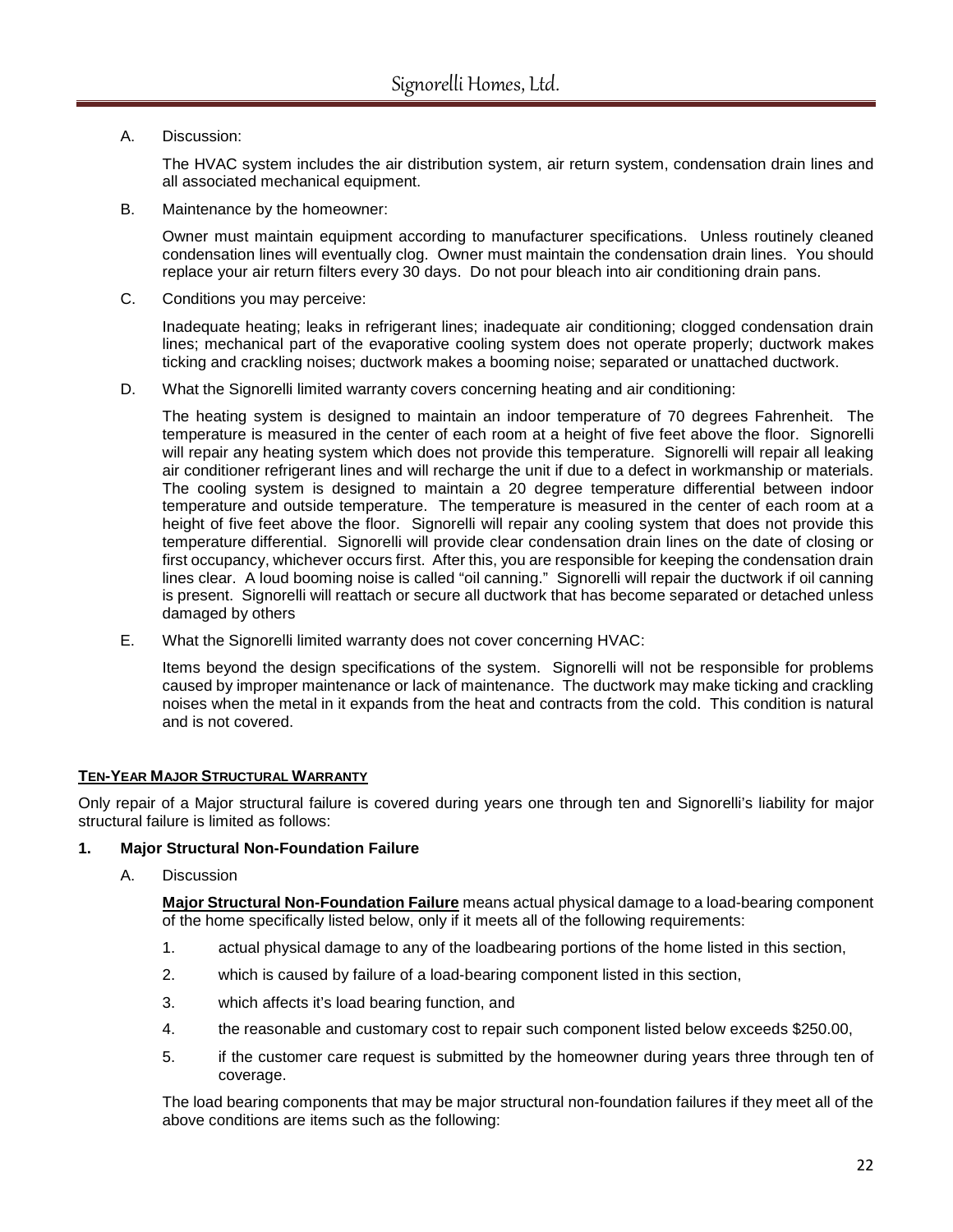- 1. Floor framing systems including joists and trusses;
- 2. Structural girders;
- 3. Load-bearing walls;
- 4. Structural columns;
- 5. Load-bearing beams;
- 6. Roof framing systems; and
- 7. Lintels other than those that support decorative components or brick veneer.

The following are examples of components that are not load bearing. This list is not all-inclusive:

- 1. Roofing and sheathing;
- 2. Plumbing, electrical, HVAC systems and mechanical systems;
- 3. Doors, windows, trim, cabinets and hardware;
- 4. Insulation;
- 5. Sheetrock, drywall, plaster and paneling;
- 6. All exterior siding and trim;
- 7. Brick, stone, stucco, veneer;
- 8. Subflooring material and floor coverings;
- 9. Paints and stains;
- 10. A wall coverings including wall tile;
- 11. Appliances, equipment and fixtures;
- 12. Non-load bearing walls and partitions; and
- 13. Concrete floors of attached garages and detached garages that are built separately from the foundation walls or separate from other elements of the home.

As outlined in the provisions of this Ten-Year Major Structural Limited Warranty, Signorelli will repair a major structural failure occurring during the ten-year warranty period. The repair is limited, however, to (a) the repair of damage to the load-bearing portion of the home itself that is necessary to restore its load-bearing function, and (b) the repair of those items or components of the home damaged by the major structural failure.

# **2. Foundation Failure**

# A. Discussion

**Major Structural Failure** means (in the context of a foundation system) actual physical damage to a load-bearing component of the foundation that meets the requirements specifically listed below, only if it meets all of the following requirements:

- 6. actual physical damage to any of the loadbearing portions of the home listed in this section,
- 7. which is caused by failure of a load-bearing component listed in this section,
- 8. which affects it's load bearing function,
- 9. the reasonable and customary cost to repair such component listed below exceeds \$250.00, and
- 10. if the Request for Customer Care is submitted by the homeowner during years three through ten of coverage.

**Foundation Failure** means a failure of the foundation of the home as determined by the standards set forth in this warranty and confirmed by DPIS Engineering. The foundation must provide sufficient stiffness or rigidity so that undue distress does not occur in the frame structure above. When a foundation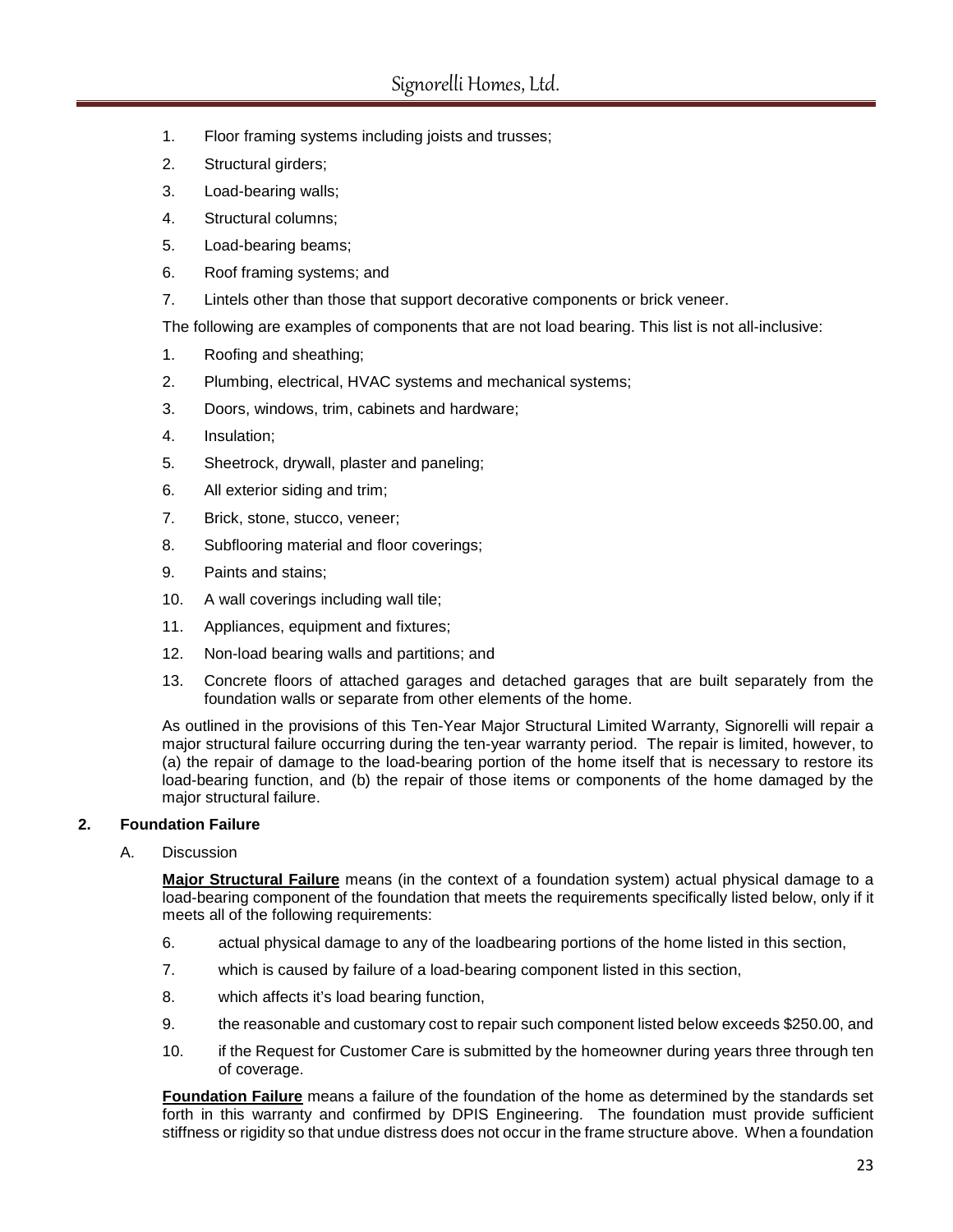bends or flexes excessively, distress will show in various forms, including, without limitation, interior wallboard or plaster cracks, doors our of square, doors that do not open or close properly, cracks in exterior siding materials, cracks in brick veneer and/or, separation of adjacent components such as door or window frames, or building frames and trim elements. Some of these signs of distress may be unequal shrinkage of dissimilar materials such as concrete and wood or wood and brick. Some are due to normal seasonal changes in foundation supporting soil volumes because of changes in natural moisture contents. Architects, engineers, homeowners, code enforcers, legal bodies or others, may define a foundation failure in different ways, depending upon the subjective opinion of the inspection party. Our engineers and this Signorelli warranty define a foundation failure as the point at which the foundation no longer provides stable support to the load-bearing elements of the structure and is no longer performing the function it was designed to perform. While to some a sticking door or some slab flexing signifies a failure of the foundation, as examples, it does not qualify as a foundation failure under this warranty. In this warranty in order to be classified, as a structural failure the component must no longer be performing the function it was intended to perform and to have actually failed. If there is a potential foundation failure suspected by the homeowner, the parties agree that the following provisions will apply and that the following steps will be taken:

- 1. The homeowner, within the time limits of the limited warranty, will submit a customer care request form;
- 2. The Signorelli customer care department, will inspect the home;
- 3. If the Signorelli representative discovers any indication of a foundation failure;
- 4. DPIS Engineering will do an inspection of the home;
- 5. If there is found to be a failure they will engineer the repair; and
- 6. Signorelli will execute the repair.
- 7. If the homeowner does not agree with the findings of the engineer and an agreement cannot be reached, both parties will go through the dispute resolution as outlined in this warranty.

# **3. Provisions and Standards Applicable during the entire ten-year warranty period**

- A. Structural element
	- 1. Arches
		- a. Masonry crack of  $\frac{1}{4}$  inch in width in an arch, or settlement in span of an arch of  $\frac{1}{2}$  inch
	- 2. Flooring systems
		- a. Structural concrete crack of  $\frac{1}{4}$  inch in width and  $\frac{1}{4}$  inch in vertical displacement
		- b. Joists deflection of 1 inch in 15 feet
		- c. Trusses deflection of 1 inch in 10 feet
	- 3. Foundation
		- a. Concrete beams crack of  $1/8$  inch in width, or deflection of  $\frac{1}{4}$  inch in 30 inches
		- b. Wood beams deflection of 1 inch in 10 feet
		- c. Steel beams deflection of  $\frac{1}{2}$  inch in 8 feet
		- d. Footings crack of  $\frac{1}{2}$  inch in width
		- e. Concrete walls crack of  $\frac{1}{4}$  inch in width and  $\frac{1}{4}$  inch vertical displacement, or out of plumb  $\frac{1}{4}$  inch in 12 inches measured from the base of wall
		- f. Masonry walls crack of 3/8 inch in width, or out of plumb ¼ inch in 12 inches measured from base of wall
		- g. Concrete columns bow of  $\frac{1}{2}$  inch in 8 feet, or out of plumb  $\frac{1}{2}$  inch in 12 inches measured from base of column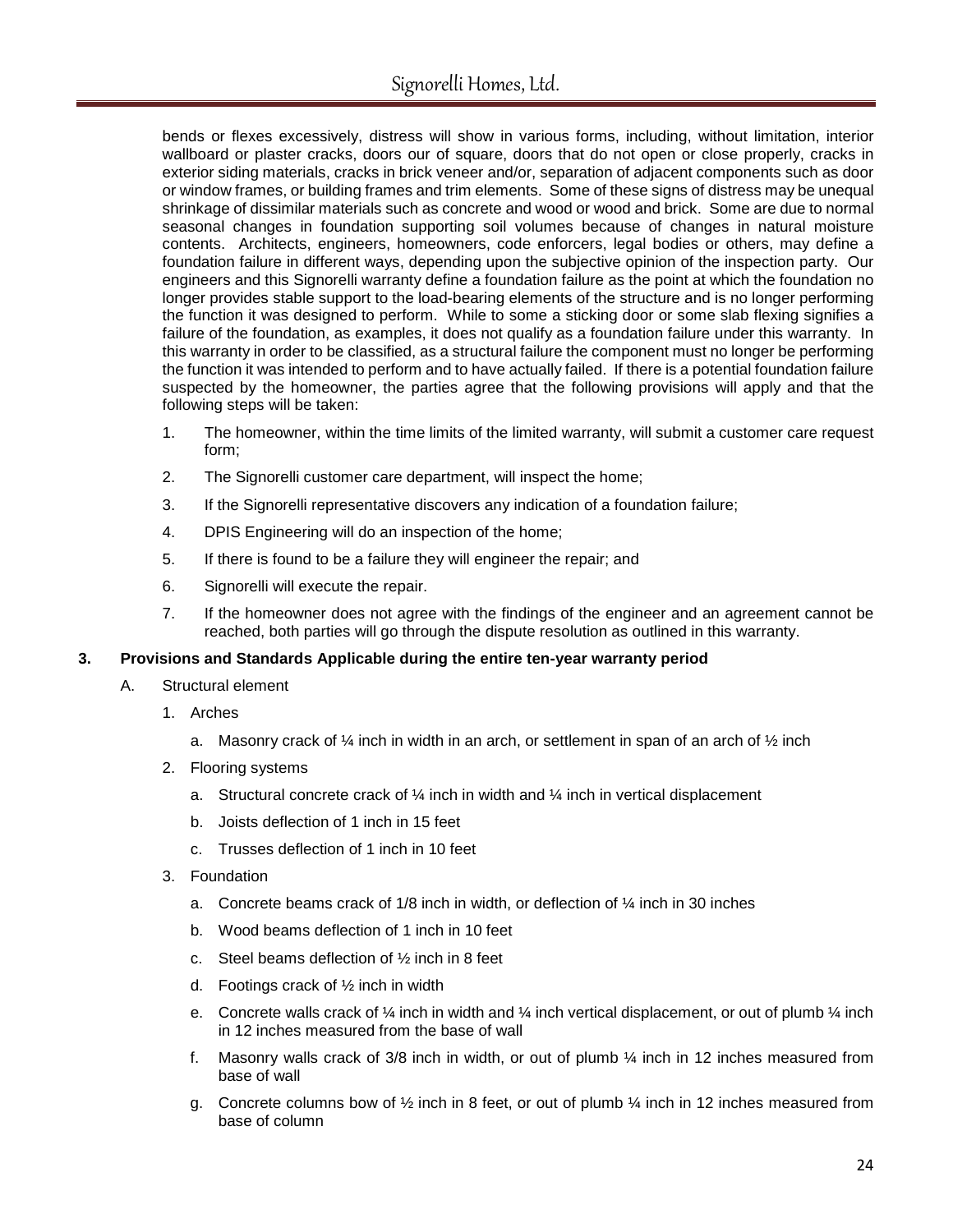- h. Masonry columns out-of-plumb 1/8 inch in 12 inches measured from base of column.
- i. Steel columns bow of 1 inch in 8 feet, or out of plumb  $\frac{1}{4}$  inch in 12 inches measured from base of column.
- j. Wood columns bow of 1 inch in 8 feet, or out of plumb  $\frac{1}{4}$  inch in 12 inches measured from base of column.
- 4. Lintels and headers
	- a. Concrete, masonry, steel or wood deflection of 1 inch in 4 feet
- 5. Roof framing
	- a. Ridge beam deflection of 1 inch in 10 feet
	- b. Rafters, common, jack or valley/hip deflection or bow of 1 inch in 10 feet
	- c. Ceiling joists deflection of 3/4 inch in 10 feet
	- d. Trusses deflection of 1 inch in 10 feet
- 6. Structural beams and girders
	- a. Steel deflection of ½ inch in 8 feet
	- b. Wood, solid, built-up or laminated deflection of 1 inch in 10 feet
- 7. Structural columns
	- a. Concrete bow of  $\frac{1}{2}$  inch in 8 feet, or out-of-plumb  $\frac{1}{2}$  inch in 12 inches measured from base of column
	- b. Masonry out-of-plumb 1/8 inch in 12 inches measured from base of column
	- c. Steel bow of 1 inch in 8 feet, or out-of-plumb ¼ inch in 12 inches measured from base of column
	- d. Wood bow of 1 inch in 8 feet, or out-of-plumb ¼ inch in 12 inches measured from base of column
- 8. Load bearing walls and partitions
	- a. 1. Studs bowing or cupping of more than 1 inch in 8 feet

Deflection means the difference in elevation of high and low points along a diagonal, horizontal or vertical plane caused by stress-induced deformation of a load-bearing member. Deflection is measured from any two end points and a third reference point. The reference point may be located at any distance between the two end points.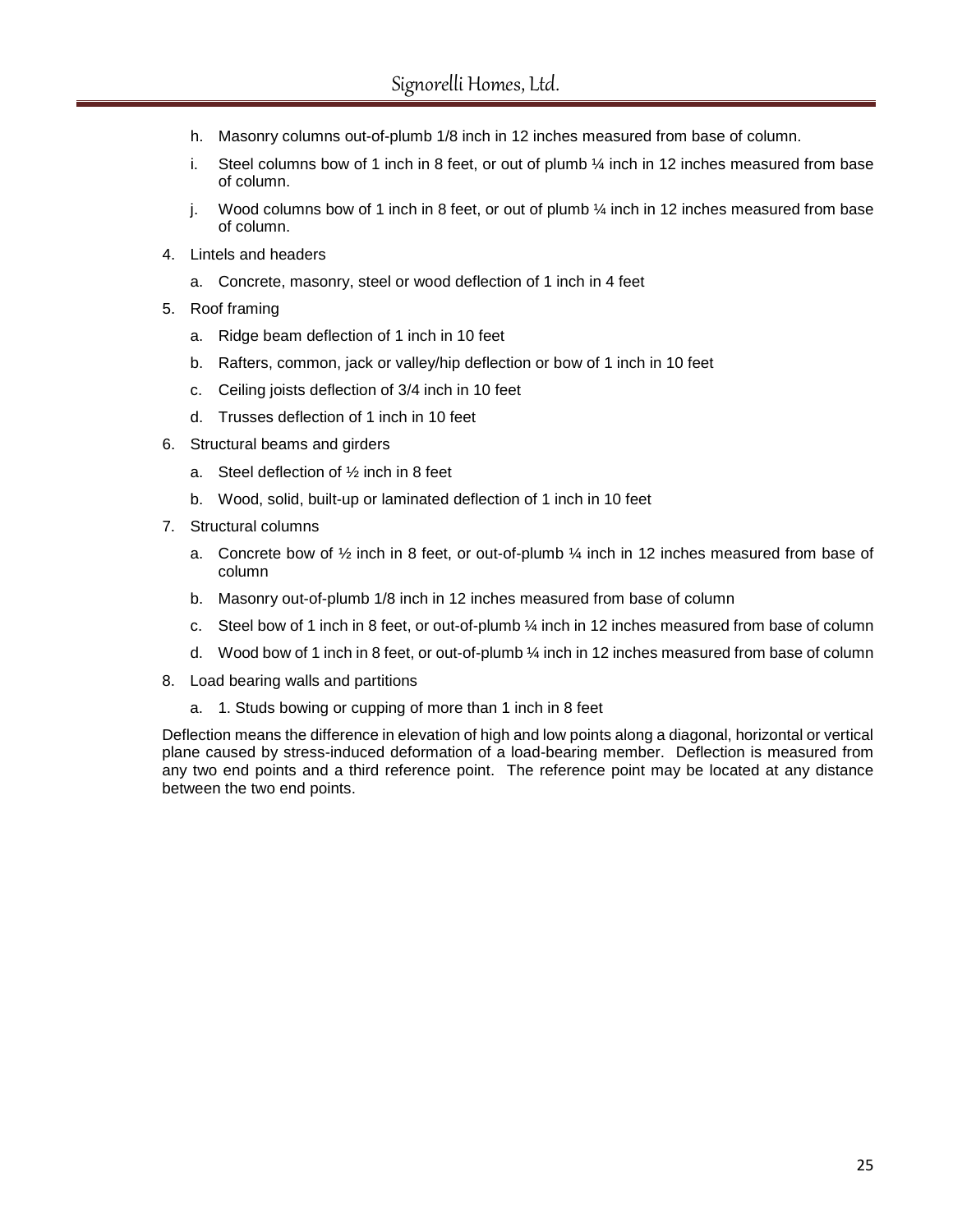#### **SUBSEQUENT HOMEBUYER ACKNOWLEDGMENT & ASSIGNMENT**

If you sell your home, and if you have your buyer sign this Acknowledgement and Assignment, they will receive the same warranty that you as the original buyer received. After the buyer signs the form and a copy is delivered to Signorelli's customer care department, within thirty (30) days after closing, the transfer of warranty is complete. If you fail to notify a subsequent buyer of this provision or if you fail to timely deliver a signed form to Signorelli customer care department within 30 days after closing, then this limited warranty is void and of no effect and is in all things canceled. Send the original signed copy to the Signorelli customer care department.

Upon execution and delivery of a signed and notarized copy of this document within thirty (30) days from the date of sale of the home from the original purchaser to a subsequent buyer, any remaining coverage under the Signorelli Homes, Ltd. Two-Year Limited Warranty and Ten-Year Major Structural Warranty and the purchase agreement (as modified below) will be transferred to the subsequent homeowner as the sole and only surviving warranty of Signorelli Homes, Ltd. Two-Year Limited Warranty and Ten-Year Major Structural Warranty. The home is commonly known as \_ (address) community). The undersigned home purchaser(s) (assignees) hereby acknowledges and agrees as follows: I/We acknowledge that I/we have reviewed and understand the limited warranty document, a copy of which has been provided to me/us by the seller of the home; I/we agree to be bound by its terms and conditions; I/we understand that no representation by sellers/assignors to purchasers/assignees in any way binds or obligates Signorelli Homes, Ltd.; I/We acknowledge and agree that all disputes regarding the contractor's limited warranty shall be submitted to mediation, and if that fails, binding arbitration as set out in the purchase agreement between Signorelli and the Assignor listed below; I/We acknowledge that the warranty coverage under the Signorelli Homes, Ltd. Two-Year Limited Warranty and Ten-Year Major Structural Warranty document assigned to me by this document is limited to the Third through Tenth Year Warranty Coverage stated in the limited warranty; and I/We understand that this is the case even if this assignment is executed during the first two (2) years following the effective date of the Warranty. **SO ACCEPTED:** Assignor Signature/Date **Assignor Signature/Date** Assignor Signature/Date State of **Texas** § County of **Exercise Security** of  $\blacksquare$ Before me, the undersigned authority, on this day personally appeared and (purchaser(s)), known to me to be the person whose name is subscribed to the foregoing instrument and acknowledged to me that he executed the same for the purposes and consideration therein expressed and in the capacity therein stated. SWORN TO AND SUBSCRIBED BEFORE ME, to certify which witness my hand and seal of office, this the  $day of$ ,  $20$ Notary Public in and for the State of T E X A S

Printed Name and Commission

Expiration Date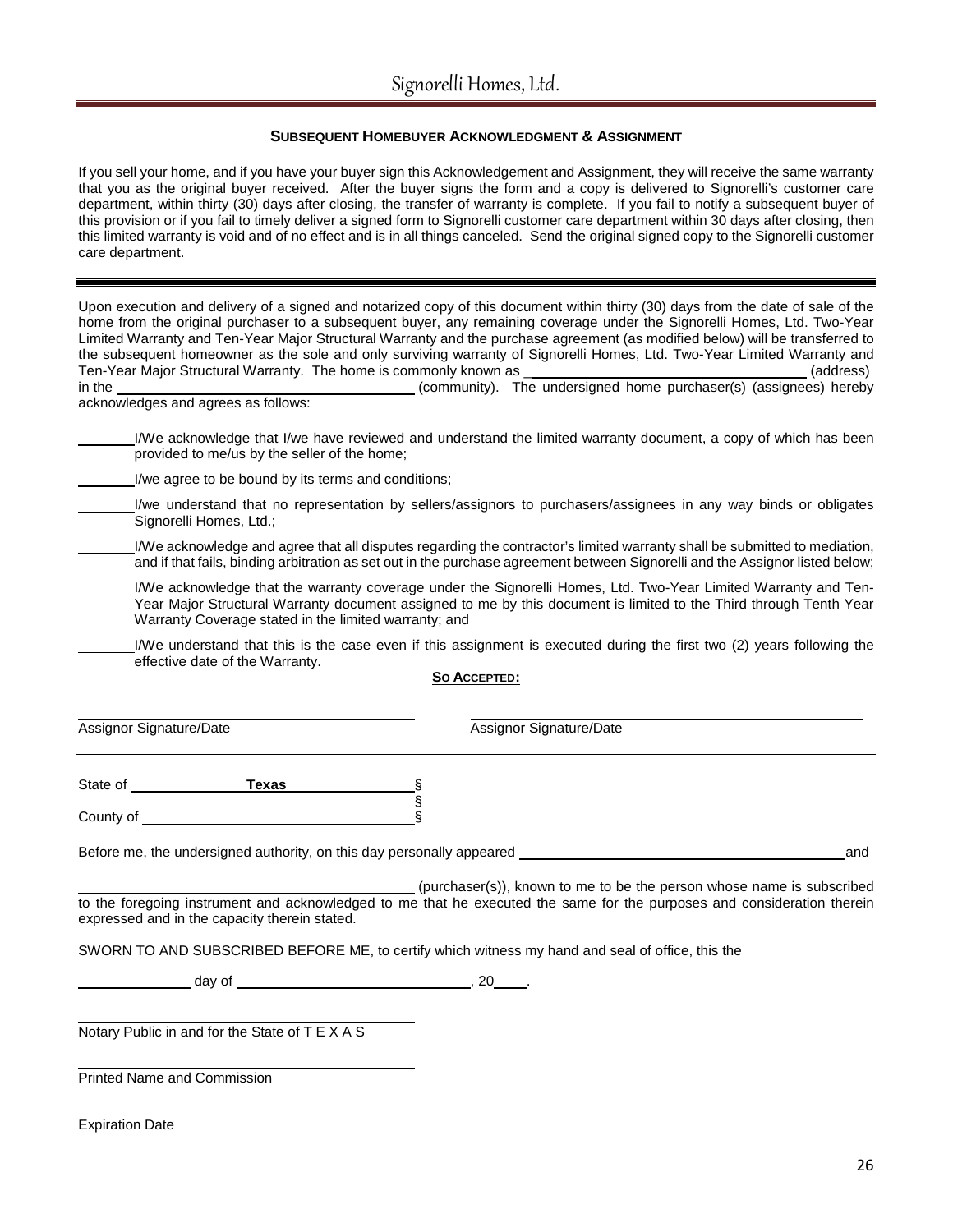# Signorelli Homes, Ltd.

| <b>PURCHASER ACKNOWLEDGMENT OF THIS LIMITED WARRANTY</b>                                                                                                                 |    |                                                                                                                                                                                                                                                                                                                                                                                                                                       |
|--------------------------------------------------------------------------------------------------------------------------------------------------------------------------|----|---------------------------------------------------------------------------------------------------------------------------------------------------------------------------------------------------------------------------------------------------------------------------------------------------------------------------------------------------------------------------------------------------------------------------------------|
|                                                                                                                                                                          |    |                                                                                                                                                                                                                                                                                                                                                                                                                                       |
|                                                                                                                                                                          |    | (community) hereby acknowledge and agree as follows:                                                                                                                                                                                                                                                                                                                                                                                  |
| I/we acknowledge that I/we have received the assignment of manufacturer's warranty, that                                                                                 |    |                                                                                                                                                                                                                                                                                                                                                                                                                                       |
| <b>WARRANTY MATTERS;</b>                                                                                                                                                 |    | I/we reviewed and understand the Signorelli Two Year Limited Warranty and the Ten-Year Major Structural<br>Warranty, and that THE TERMS AND CONDITIONS SET OUT IN THE SIGNORELLI TWO-YEAR LIMITED<br>WARRANTY and THE TEN-YEAR MAJOR STRUCTURAL LIMITED WARRANTY AND THE PURCHASE<br>AGREEMENT OR CONSTRUCTION AGREEMENT SIGNED BY US CONSTITUTE THE ONLY<br>AGREEMENT OR UNDERSTANDING BETWEEN ME/US AND SIGNORELLI, L.P. CONCERNING |
| SUBSTANCES as those terms are defined in this limited warranty; and                                                                                                      |    | I/we accept(s) the home in its existing condition, AS IS, WHERE IS, WITHOUT WARRANTY OF ANY KIND,<br>EXPRESS OR IMPLIED, EXCEPT AS SET FORTH EXPRESSLY IN THIS LIMITED WARRANTY, AND<br>SPECIFICALLY WITHOUT WARRANTY OF ANY KIND THAT THE HOUSE IS FREE OF TOXIC<br>SUBSTANCES OR OF DEFECTS WHICH COULD GIVE RISE TO THE GROWTH OF TOXIC                                                                                            |
| arbitration.                                                                                                                                                             |    | I/we agree to be bound by the terms in the Signorelli Two-Year Limited Warranty and Ten-Year Major<br>Structural Warranty including all dispute resolution procedures including mandatory mediation and binding                                                                                                                                                                                                                       |
| So ACCEPTED:                                                                                                                                                             |    |                                                                                                                                                                                                                                                                                                                                                                                                                                       |
|                                                                                                                                                                          |    |                                                                                                                                                                                                                                                                                                                                                                                                                                       |
| Purchaser Signature/Date                                                                                                                                                 |    | Purchaser Signature/Date                                                                                                                                                                                                                                                                                                                                                                                                              |
| State of Texas                                                                                                                                                           | .§ |                                                                                                                                                                                                                                                                                                                                                                                                                                       |
|                                                                                                                                                                          | §  |                                                                                                                                                                                                                                                                                                                                                                                                                                       |
| Before me, the undersigned authority, on this day personally appeared <b>example 20</b> and the understanding the set                                                    |    | and                                                                                                                                                                                                                                                                                                                                                                                                                                   |
| to the foregoing instrument and acknowledged to me that he executed the same for the purposes and consideration therein<br>expressed and in the capacity therein stated. |    | (purchaser(s)), known to me to be the person whose name is subscribed                                                                                                                                                                                                                                                                                                                                                                 |
| SWORN TO AND SUBSCRIBED BEFORE ME, to certify which witness my hand and seal of office, this the                                                                         |    |                                                                                                                                                                                                                                                                                                                                                                                                                                       |
|                                                                                                                                                                          |    |                                                                                                                                                                                                                                                                                                                                                                                                                                       |
| Notary Public in and for the State of T E X A S                                                                                                                          |    |                                                                                                                                                                                                                                                                                                                                                                                                                                       |
| Printed Name and Commission                                                                                                                                              |    |                                                                                                                                                                                                                                                                                                                                                                                                                                       |
| <b>Expiration Date</b>                                                                                                                                                   |    |                                                                                                                                                                                                                                                                                                                                                                                                                                       |